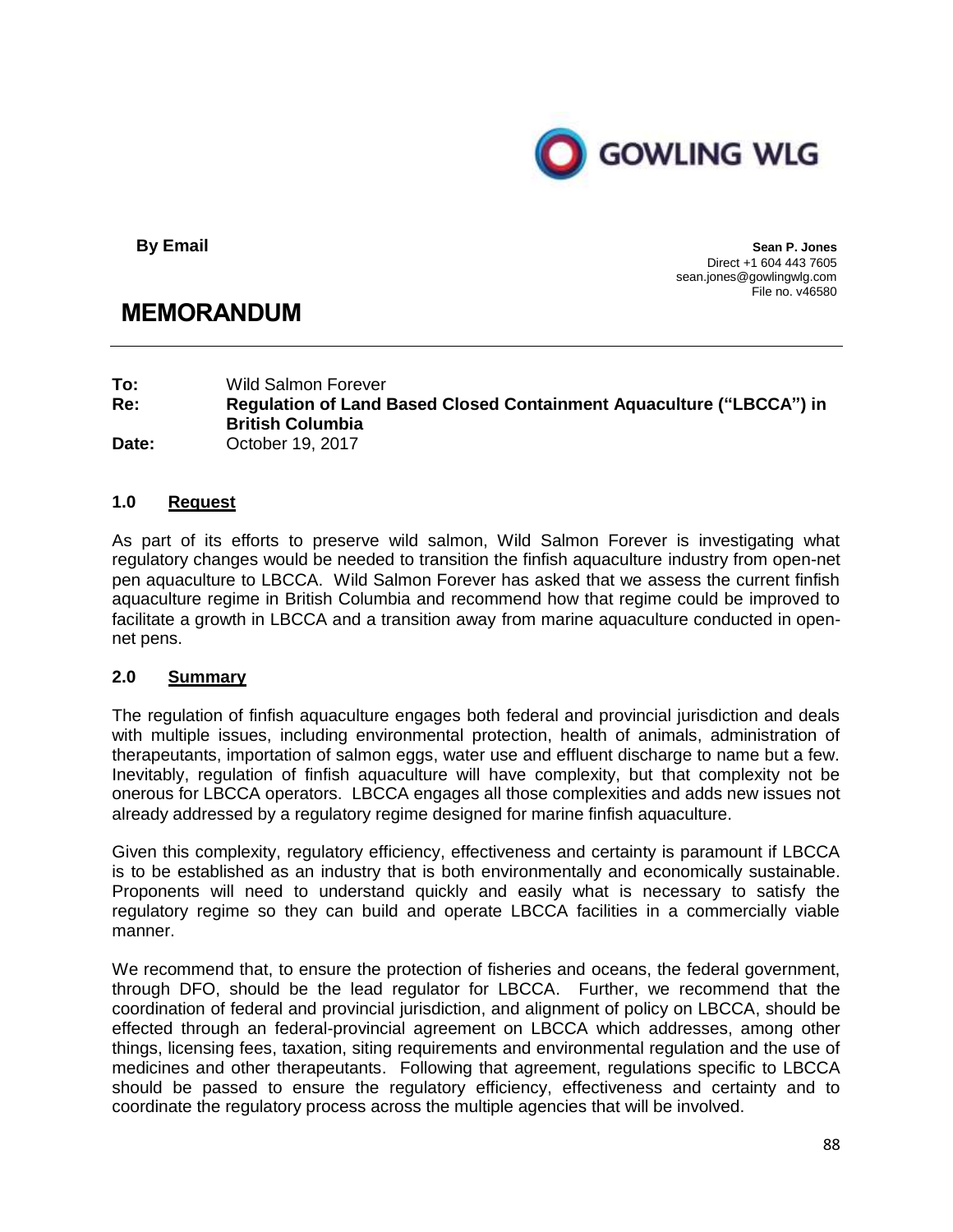The supply of both freshwater and saline water will be integral to LBCCA. So will the discharge of treated effluent. Water supply and effluent discharge both engage federal and provincial jurisdiction, however, changes will be required to existing legislation to ensure regulatory efficiency and certainty on those issues.

As LBCCA may soon develop on a scale not previously undertaken in BC, the environmental assessment process will be important for assessing potential impacts from LBCCA facilities and shaping a regulatory regime that ensures environmental protection and commercial viability. We anticipate that as the LBCCA industry matures, environmental assessment for LBCCA facilities will be the exception rather than the rule and the environmental assessment will only be required for facilities over yet to be determined thresholds for water usage and effluent discharge.

Consultation with Indigenous communities will be necessary to create an effective regime and on an ongoing basis within any regime. This memorandum does that consider that issue. We have prepared a separate memorandum addressing consultation with indigenous communities.

## **3.0 Background**

## 3.1 **Regulation of Finfish Aquaculture in BC**

Currently, there are few LBCCA facilities in BC. All are relatively small scale and all are licensed under a licensing regime that was designed for marine open-net finfish farming. Many of the land-based facilities are hatcheries designed to support open-net pen grow-out facilities for open-net pen marine aquaculture. In this memorandum, LBCCA refers to land-based closed containment finfish aquaculture that is conducted entirely on land in closed containment facilities and does not use open-net pens for grow-out facilities.

The current regime for finfish aquaculture, and its history, is complex. Prior to *Morton v British Columbia (Agriculture and Lands),* 2009 BCSC 136 ("*Morton (2009)*"), the provincial government regulated finfish aquaculture. In *Morton (2009)*, the court held that the federal government's constitutional jurisdiction over fish and fish habitat, under s. 91(12) of the *Constitution Act 1867,* required it to regulate finfish aquaculture.

In 2010, Canada and British Columbia entered into an agreement to regulate aquaculture in BC: "Canada–British Columbia Agreement on Aquaculture Management", (the "**Aquaculture**  Agreement")<sup>2</sup>.

The Aquaculture Agreement confirms, among other things, that Canada is responsible for:

- conserving and protecting fish and fish habitat, proper management and control of fisheries, including aquaculture, and management of pollution measures; $3$
- collecting data regarding the environmental performance of the industry in BC via its licensing activities and its regular scientific research and monitoring programs;<sup>4</sup>

 $\overline{a}$ 

<sup>2</sup> "Canada–British Columbia Agreement on Aquaculture Management", (10 December 2010) (the "Aquaculture Agreement"), online: [http://www.gov.bc.ca/agri/attachments/canada\\_bc\\_al\\_agree.pdf.](http://www.gov.bc.ca/agri/attachments/canada_bc_al_agree.pdf)

<sup>3</sup> *Ibid*, s. 5.2.1.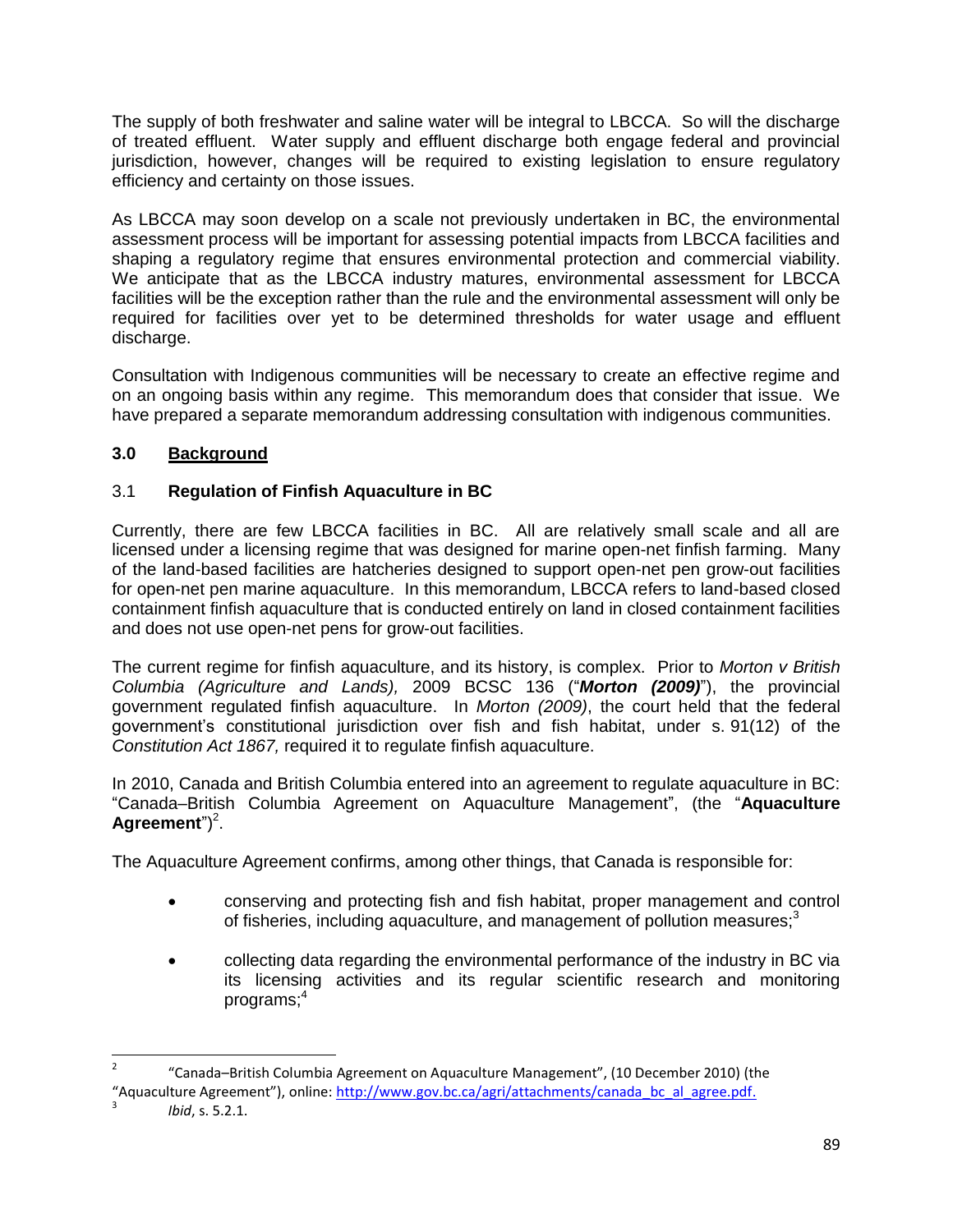- ensuring that aquatic animal health matters (disease prevention, detection and control, feed, medication, and biologics) are addressed through Fisheries and Oceans Canada ("**DFO**"), Canadian Food Inspection Agency ("**CFIA**") and Health Canada ("HC"):<sup>5</sup>
- maintaining healthy and productive aquatic ecosystems including the management of aquatic diseases and the use of veterinary drugs administered to food-producing animals, through Health Canada's Veterinary Drugs Directorate;<sup>6</sup> and
- determining whether proposed pesticides can be used safely and will be effective for their intended use, through Health Canada's Pest Management Regulatory Agency.<sup>7</sup>

The Aquaculture Agreement confirms, among other things, that BC is responsible for:

- the strategic development of the aquaculture industry in British Columbia and for interacting with Canada on aquaculture matters through the BC Ministry of Agriculture ("MOA");<sup>8</sup>
- $\bullet$  issuing land tenures for the purpose of aquaculture in British Columbia;<sup>9</sup> and
- the management of waste discharge (except where this is otherwise regulated as part of the proper management and control of fisheries and fish habitat) through the BC Ministry of Environment.<sup>10</sup>

### 3.2 **Advancement of LBCCA**

BC needs a regime that is suited to the commercial and environmental complexities of LBCCA. LBCCA requires different capital investment and infrastructure than open-net pen finfish farms, which rely on the ocean to dispose of metabolic products effluent, feces and uneaten feed. LBCCA facilities require infrastructure to deliver and discharge water and filtration systems to ensure the water used is safe for the fish being reared and effluent discharged is safe for the environment. The capital expense associated with this infrastructure can be significant.

Proponents of LBCCA are considering operations that would reduce the capital expenditure required for individual LBCCA operators. They believe that this can be done, in part, through the creation of large aquaculture facilities ("**Approved Facilities**") that would host and house multiple individual LBCCA operators ("**Tenant Operators**"). The Approved Facilities would be licensed primarily for water use and effluent discharge up to maximum amounts under prescribed licence conditions. The Approved Facility licence holder (the "**Approved Facility Licensee**") would be responsible for ensuring the Approved Facility is operated in safe manner and according to licence conditions, including a health management plan specific to the

- 6 *Ibid*, s. 5.2.7.
- 7 *Ibid*, s. 5.2.8.

9 *Ibid*, s. 5.3.5.

ــ<br>4 *Ibid*, s. 5.2.4. 5

*Ibid*, s. 5.2.6.

<sup>8</sup> *Ibid*, s. 5.3.1.

<sup>10</sup> *Ibid*, s. 5.3.3.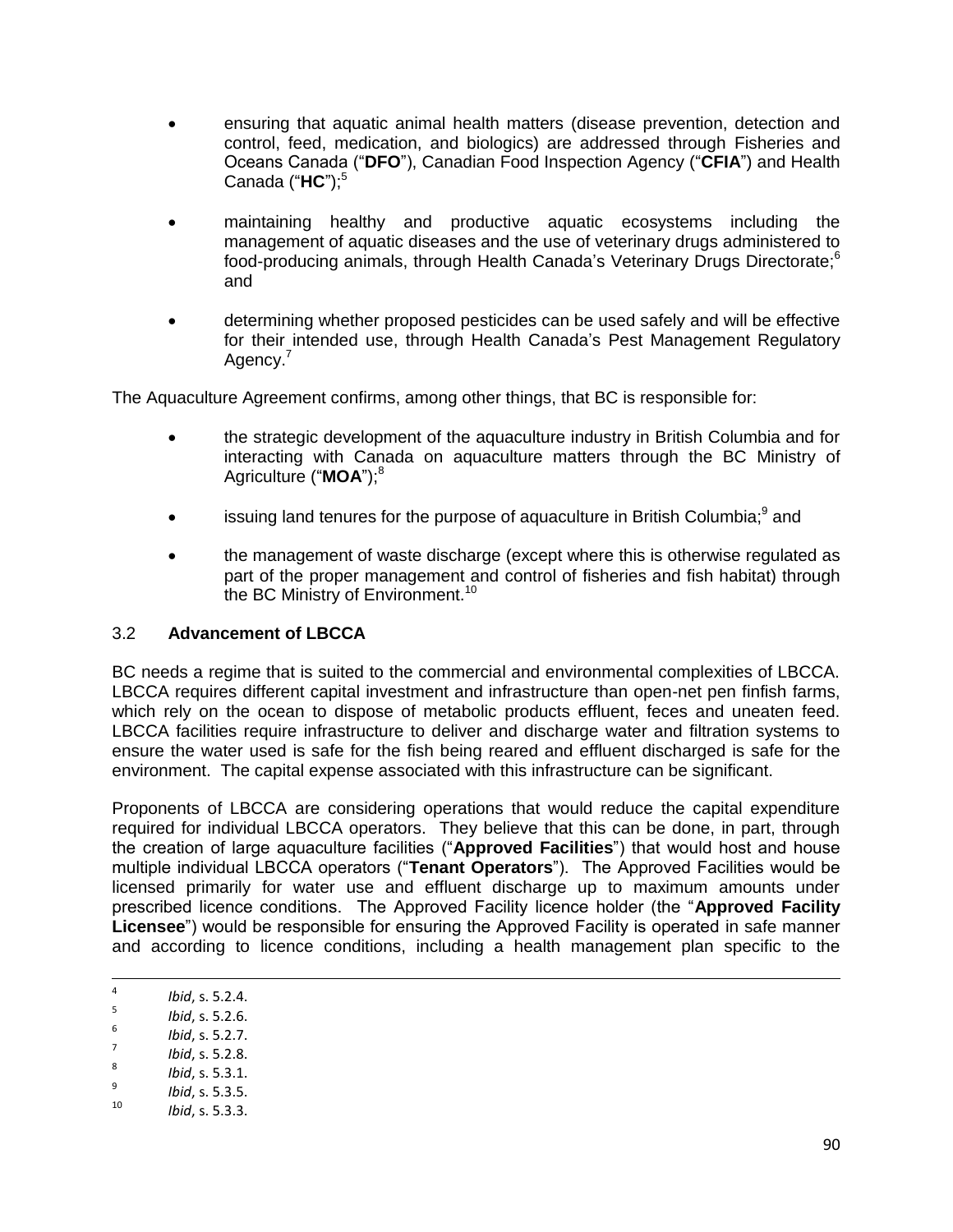operations of the Approved Facility. Approved Facilities could be licensed to host operations for one, or multiple, finfish species.

Space within an Approved Facility would be leased to individual Tenant Operators. Tenant Operators would each be licensed to produce a prescribed maximum volume of finfish per year. The licences for Tenant Operators would approve the standing biomass, the annual production limits, the configuration of the equipment specific to their operations, the connection of that equipment to the Approved Facility's infrastructure and the safe handling of the species the Tenant Operator is licensed for. Licence conditions and a health management plan specific to Tenant Operator's operations would prescribe operating procedures that each Tenant Operator would need to comply with.

The licensing regime would need to ensure that the licence conditions and health management plan for the Approved Facility and the licence conditions and health management plans for Tenant Operators were consistent. The regime would also need to ensure compliance and enforcement could be directed to the responsible licensee.

The use of Approved Facilities would facilitate the growth of the LBCCA industry by reducing capital expenditures and pooling expertise. Smaller, start-up, operators would not be excluded from entering the market due to prohibitive capital costs.

A new LBCCA regime would also need to allow for LBCCA operators who do not wish to operate in Approved Facilities ("**Independent Operators**"). Independent Operators would be licensed for both their facilities and their operations.

#### **4.0 Discussion**

A new regime to accommodate the growth of LBCCA requires the consideration of multiple issues. This memorandum proceeds by discussing the following issues:

- jurisdiction and regulation;
- environmental assessment and licencing;
- water supply;
- importation of salmon eggs;
- introductions and transfers;
- administration of medicines, therapeutants and pesticides; and
- regulatory efficiency.

Consultation with indigenous communities will be necessary to create an effective regime and on an ongoing basis within any regime. This memorandum does that consider that issue. We have prepared a separate memorandum addressing consultation with indigenous communities.

#### 4.2 **Jurisdiction and Regulation**

#### 4.2.1 *Background*

In *Morton (2009)*, the British Columbia Supreme Court found that the jurisdiction to regulate of marine-based finfish aquaculture resided with the federal government under its jurisdiction for sea coast and inland fisheries provided by s. 91(12) of the *Constitution Act, 1867, 30 & 31 Vict, c. 3:* salmon raised in open-net pens operated in the marine environment constituted a fishery. Provincial jurisdiction over management of lands (s. 92(5)), property and civil rights (s. 92(13)),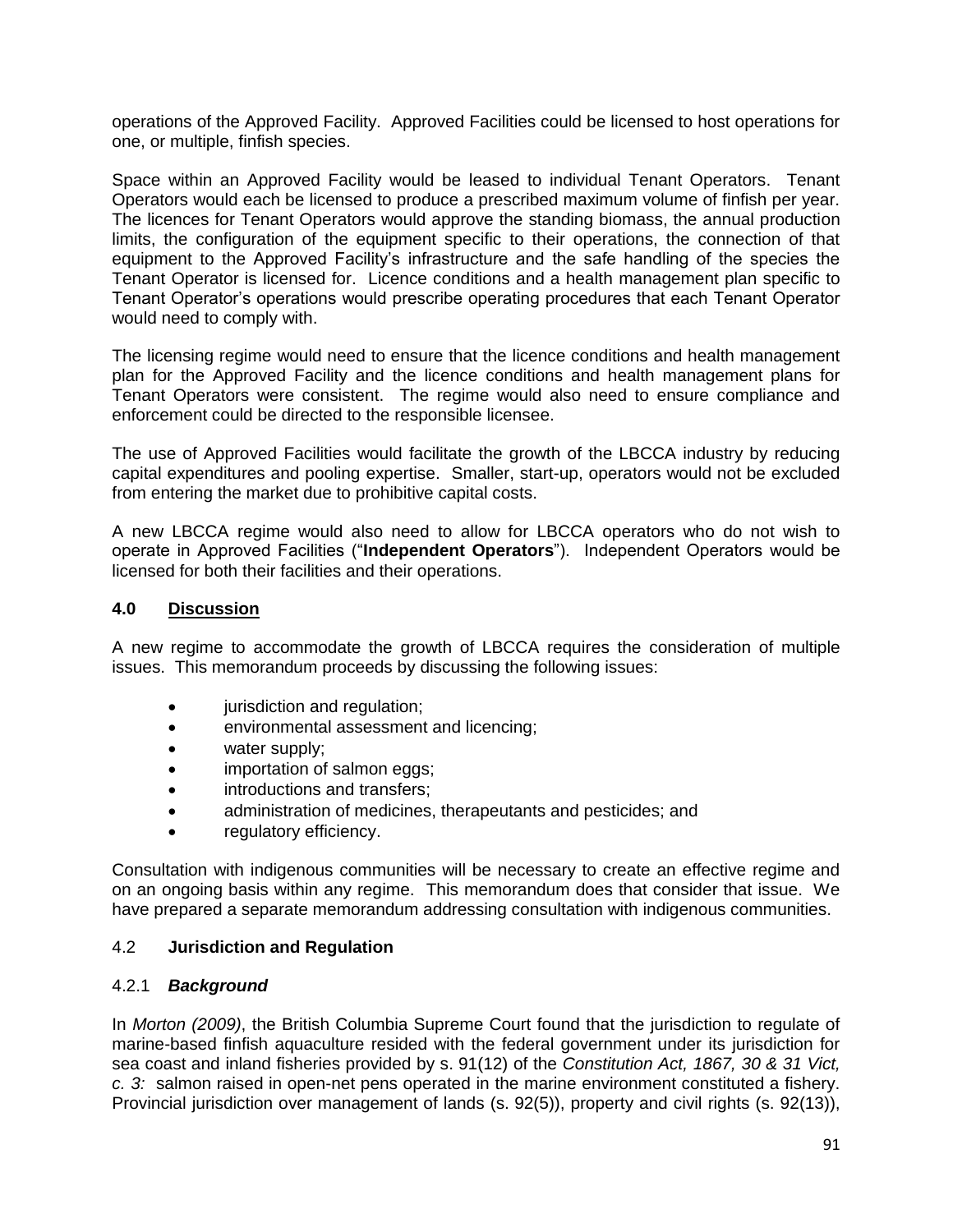matters of a local or private nature in a province (s. 92(16)) or agriculture (s. 95) did not prevail over the federal government's jurisdiction and constitutional mandate to protect fisheries.

One of the main issues in *Morton (2009)* was whether finfish aquaculture was a fishery or agriculture. Given the location of open-net pens in the ocean, Mr. Justice Hinkson concluded open-net finfish aquaculture constituted a fishery, not agriculture. When aquaculture moves onto land the analysis changes, but the outcome does not: the federal government's mandate to protect and conserve our national fisheries requires that the federal government be the primary regulator for LBCCA.

In *Morton (2009),* Mr. Justice Hinkson did not consider if the jurisdiction for promotion of the industry of aquaculture resides with the federal government. Our analysis is that it does not: the jurisdiction for regulating the commercial activities associated with LBCCA does not reside squarely with the federal government. While policy decisions aimed at the protection and conservation of fisheries are squarely within federal jurisdiction under s. 91(12), the provincial government's jurisdiction under s. 92(5), s. 92(13), s. 92(16) and its concurrent jurisdiction with the federal government for agriculture under s. 95 remain operative. For example, the federal government can exercise its jurisdiction under s. 91(12) to determine that, for the protection of fisheries, finfish aquaculture should be transitioned from the marine environment to closed containment facilities on land. However, that decision could not require provincial governments to the grant land tenures necessary for such operations, or to promote the LBCCA industry, within its jurisdiction. Similarly, there will be other areas where federal and provincial jurisdiction interact that will require the coordination of federal and provincial jurisdiction, particularly around environmental protection.

## 4.2.2 *Federal Jurisdiction over Fisheries under s. 91(12)*

Section 91(12) of the *Constitution Act, 1867* gives the federal government jurisdiction over the "Sea Coast and Inland Fisheries". In the 1882 case of *The Queen v Robertson*, the Supreme Court of Canada held that the jurisdiction conferred by s. 91(12) gave the federal government a mandate to protect fisheries:

…the general jurisdiction over the fisheries is secured to the parliament of the Dominion, whereby they are enabled to pass all laws necessary for their preservation and protection, this being the only matter of general public interest in which the whole Dominion is interested in connection with river fisheries in fresh water, non-tidal rivers or streams...<sup>11</sup>

A long line of case law, flowing from *The Queen v Robertson*, repeatedly confirms that the federal government's jurisdiction over fish and fisheries stems from its constitutional mandate to protect and preserve the fishery. The federal government's jurisdiction over fisheries allows it to legislate in a variety of ways, including preserving the commercial viability of a fishery<sup>12</sup>, or pursuing social and economic policy<sup>13</sup>, and can create incidental effects on property<sup>14</sup>, but its power to legislate with respect to fish and fisheries must be grounded in its mandate to protect the national resource of the fishery. Two 1980 cases are illustrative: in *Fowler v. The Queen,* 

 $11\,$ <sup>11</sup> *The Queen v Robertson* (1882), 6 SCR 52 at 120–124.

<sup>12</sup> *Ward v. Canada (Attorney General)*, 2002 SCC 17 at para. 28.

<sup>13</sup> *Gulf Trollers Assn. v. Canada (Minister of Fisheries & Oceans),* 32 D.L.R. (4th) 737 at para. 17, leave to appeal refused *Gulf Trollers Assn. v. Canada (Minister of Fisheries & Oceans),* 77 N.R. 157.

<sup>14</sup> *Reference re: British North America Act, 1867, s. 108*, [1898] JCJ No, 1, [1898] A.C. 700 at 712 to 713.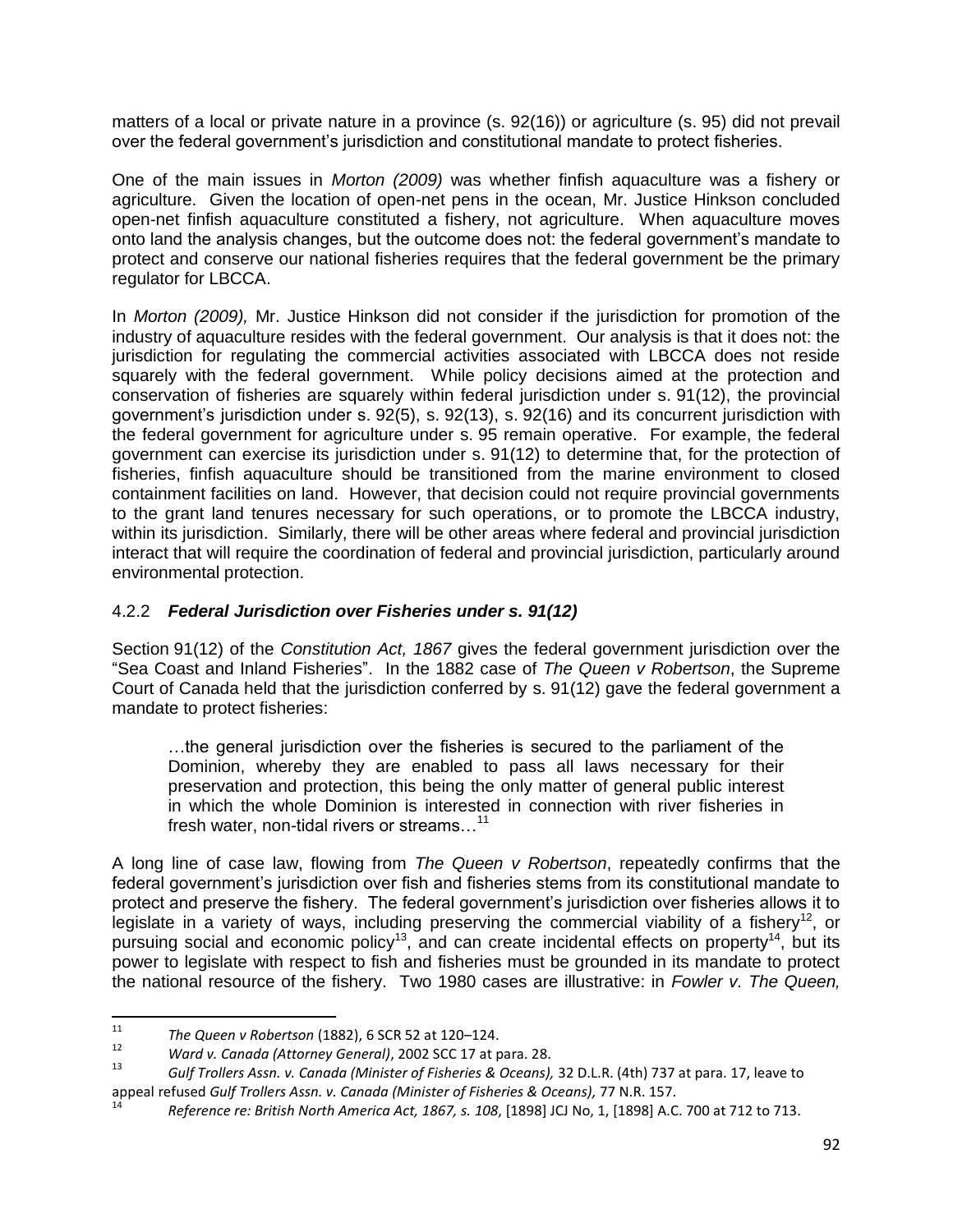[1980] 2 SCR 213*,* a prohibition of the deposit of logging debris was unconstitutional because it was not linked to the protection of fish; in *Northwest Falling Contractors Ltd. v. The Queen*, [1980] 2 SCR 292*,* the prohibition of the deposit of deleterious substances was directly linked to the protection of fish and within the jurisdiction granted by s. 91(12).

In *Morton (2009),* Mr. Justice Hinkson, following *The Queen v Robertson,* said:

Given the specific enumeration of the management and protection of the fisheries in s. [91\(12\)](http://www.canlii.org/en/ca/laws/stat/30---31-vict-c-3/latest/30---31-vict-c-3.html#sec91subsec12_smooth) of the *[Constitution Act, 1867,](http://www.canlii.org/en/ca/laws/stat/30---31-vict-c-3/latest/30---31-vict-c-3.html)* the national resource of the fisheries in not a matter that should or can be left to a level of government other than Parliament.<sup>15</sup>

Following this principle, Mr. Justice Hinkson found that regulation of finfish aquaculture was within the federal government's jurisdiction under s. 91(12), but in doing so, Mr. Justice Hinkson relied on the fact that open-net finfish farms were located in the ocean and occupied habitat that would normally be available to wild salmon<sup>16</sup>. Although Mr. Justice Hinkson's reasoning does not address the same set of facts as those that would apply to LBCCA, the federal government's constitutional mandate to protect fisheries and oceans still applies.

As much as LBCCA presents an environmentally better alternative than open-net pens, it would be remiss for the federal government to consider LBCCA failsafe in terms of its potential risks to wild salmon and other species. Mr. Justice Hinkson noted that the federal government has exclusive jurisdiction to preserve fisheries<sup>17</sup> and expressly relied on the judgement of Chief Justice McLachlin in *Ward v. Canada (Attorney General)*, when she said, "Measures that in pith and substance go to the maintenance and preservation of fisheries fall under federal power."<sup>18</sup> As the federal government could not consider any LBCCA facilities entirely risk free, its constitutional obligation to maintain and preserve fisheries requires it to regulate LBCCA to ensure the construction and operation of LBCCA facilities do not pose a risk to wild fisheries.

Further, any federal strategy to protect fisheries and oceans by transitioning marine finfish aquaculture to land could be undermined if the federal government did not also regulate LBCCA. The federal government's constitutional mandate to protect fisheries and oceans requires it to exercise a holistic strategy with respect to finfish aquaculture, both in the ocean and on land. Mr. Justice Hinkson, consistent with this reasoning said that:

[161] The inclusion of fisheries in s. 91(12) of the *Constitution Act*, 1867 was a recognition that fisheries, as a national resource, require uniformity of the legislation which affects and protects that national resource.<sup>19</sup>

We recommend that the federal government exercise its jurisdiction for the protection of fisheries and oceans by promulgating regulations under the *Fisheries Act* that are specific to the regulation of LBCCA (the "**LBCCA Regulations**"), and that are part of a strategy to transition finfish aquaculture onto land. The LBCCA Regulations would regulate the licensing and operations of LBCCA facilities and have the protection of fisheries and oceans as their primary

<sup>15</sup> *Morton* at para 193.

<sup>16</sup> *Morton*, paras. 154 to 159.

 $\frac{17}{18}$  *Morton* at para.158.

<sup>18</sup> *Ward v. Canada (Attorney General)*, 2002 SCC 17 at para. 43.

<sup>19</sup> *Morton*, para. 161.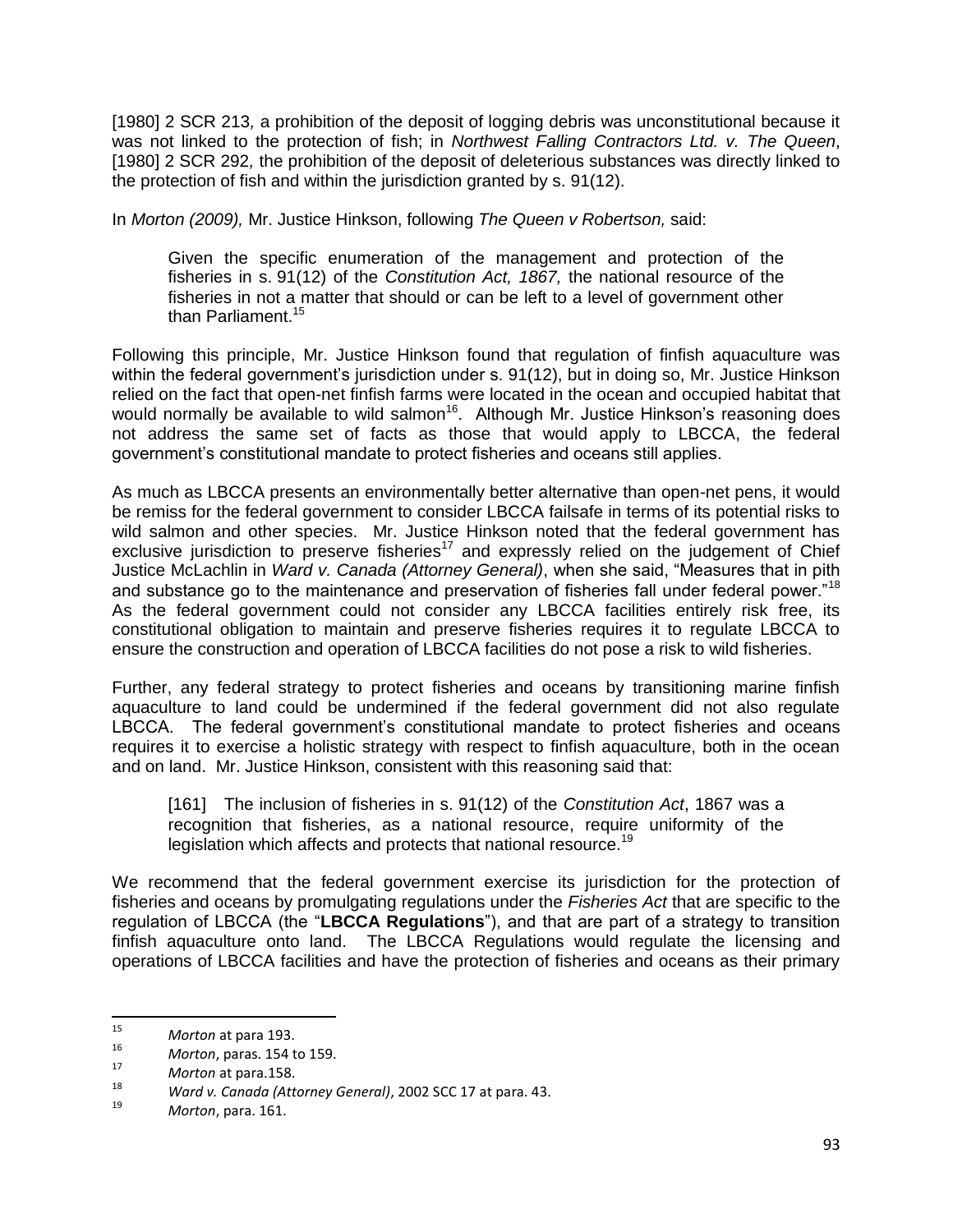objective. The LBCCA Regulations could either be part of, or separate from, stand-alone regulations for marine aquaculture.

## 4.2.3 *Provincial Jurisdiction over Lands, Property and Civil Rights and Local Matters*

As much as Chief Justice McLachlin made in clear in *Ward v. Canada (Attorney General)* that the preservation and maintenance of the fishery is within exclusive federal jurisdiction, she also made it clear that jurisdiction cannot encroach upon provincial jurisdiction:

By contrast, measures that in pith and substance relate to trade and industry within the province have been held to be outside the federal fisheries power and within the provincial power over property and civil rights. $20$ 

This is consistent with *Attorney-General for Canada v. Attorney-General for Quebec*, [1914] A.C. 153, and *Re Fisheries Act, 1914 (Canada),* [1928] S.C.R. 457, in which the Privy Council and then the Supreme Court of Canada respectively, found that detailed regulation of the commerce of the fishing industry, which did not flow from federal jurisdiction to protect oceans and fisheries, was in the jurisdiction of the province. A long line of cases has followed these decisions.

Further, provincial jurisdiction under ss. 92(13) (property and civil rights), 92(16) (matters of a local nature) and 92A (conservation and management of natural resources) allows the province to legislate with respect to environmental protection. In *Ontario v. Canadian Pacific Ltd*., [1995] 2 SCR 1028, the Supreme Court of Canada found that a federally regulated company was not immune prosecution under provincial laws that were aimed at protecting the environment and the provincial law did not impermissibly encroach on the federal government's jurisdiction to regulate transportation. Such reasoning would apply with equal force to the regulation of LBCCA: the federal government could regulate LBCCA under its constitutional power to protect oceans and fisheries, but LBCCA operations would still be subject to provincial laws regulating commerce and the environment which validly flow from provincial heads of power and do not encroach upon federal jurisdiction.

This overlapping federal and provincial jurisdiction creates the potential for (i) legal challenges over jurisdiction, (ii) legislative gaps and (iii) regulatory inefficiency. To address those potential issues, we recommend that the federal government enter into an agreement with BC to coordinate issues were both federal and provincial jurisdictions are engaged and to define how those areas will be regulated. Both federal and provincial governments should then pass appropriate legislation to give effect to that federal-provincial agreement. For reasons described further below, the federal provincial agreement and coordinated legislation will be necessary to ensure the regulatory effectiveness and efficiency.

## 4.2.4 *Concurrent Jurisdiction over Agriculture under s. 95*

In *Morton (2009)*, Mr. Justice Hinkson found that open-net fish farms were not agriculture. His reasoning was based in part that the pens were located and used in fish habitat. The facts for LBCCA are significantly different and could potentially result in a finding that LBCCA is agriculture. Under s. 95 of the *Constitution Act, 1867,* the provinces and federal government exercise concurrent jurisdiction over agriculture:

 $20\,$ <sup>20</sup> *Ward v. Canada (Attorney General)*, 2002 SCC 17 at para. 43.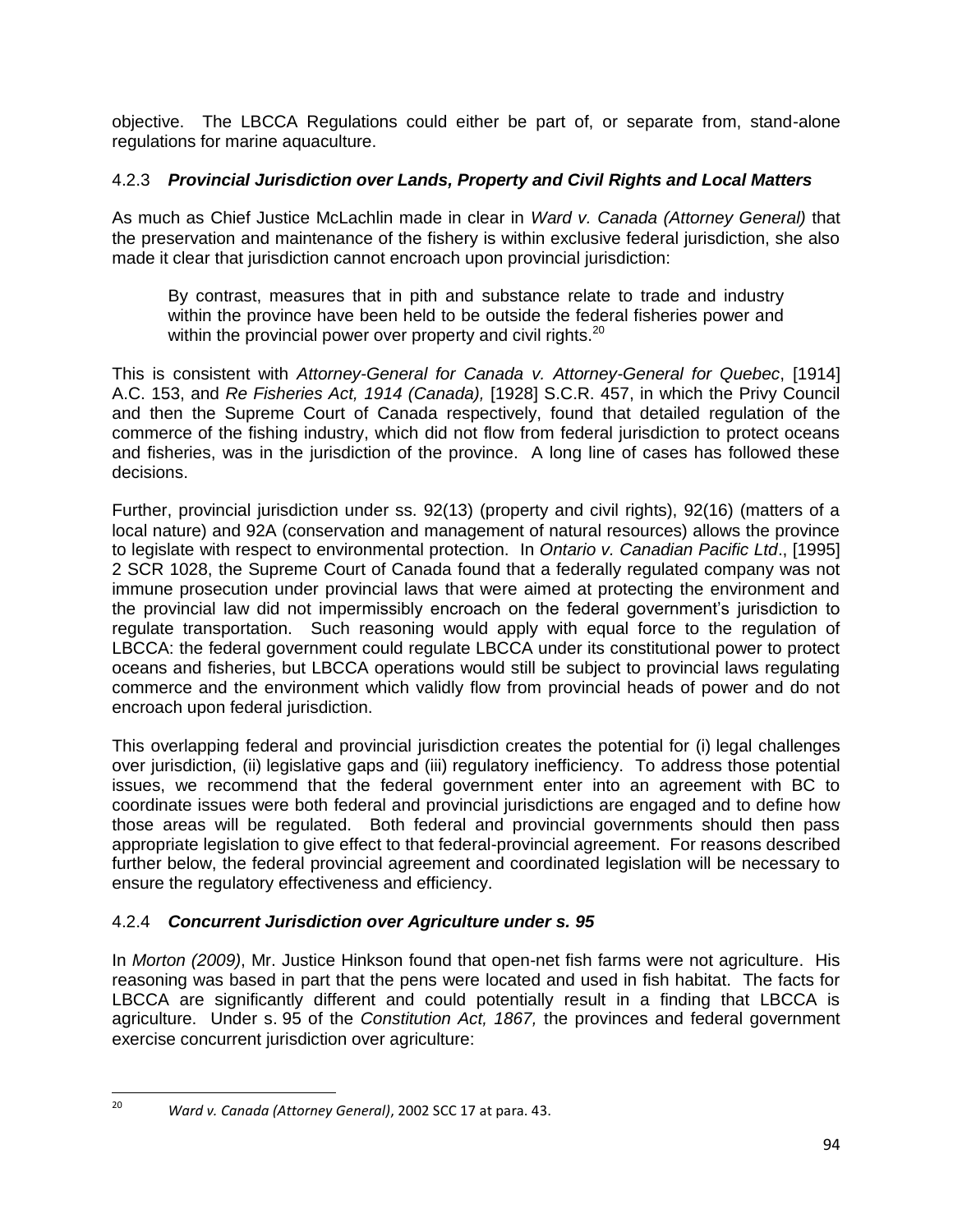95. In each Province the Legislature may make Laws in relation to Agriculture in the Province, and to Immigration into the Province; and it is hereby declared that the Parliament of Canada may from Time to Time make Laws in relation to Agriculture in all or any of the Provinces, and to Immigration into all or any of the Provinces; and any Law of the Legislature of a Province relative to Agriculture or to Immigration shall have effect in and for the Province as long and as far only as it is not repugnant to any Act of the Parliament of Canada.

The case law under s. 95 is less-developed than that case law under s. 91 or s. 92, but two consistent patterns emerge from that case law. First, courts only base findings of jurisdiction on s. 95 as a last resort. Courts instead prefer to find jurisdiction resides under an exclusive head of power under s. 91 or s. 92. Second, consistent with the judicial preference not to rely on s. 95 as a source of jurisdiction, cases decided under s. 95 tend to define the scope of "agriculture" very narrowly. Generally, the case law confines the jurisdiction granted by s. 95 to animal husbandry over domestic animals and the care of crops that occurs within the farm gates, with the regulation of agricultural products and industry falling under s. 91 or s. 92 powers as the case may be.<sup>21</sup>

However, federal legislation that has significant effects on the commerce of agricultural products or the trade of agricultural supplies has been found to be valid. In *Brooks v. Moore* [1907] BCJ No. 18, the court found that federal legislation aimed at preventing the spread of disease on farms was within federal jurisdiction. *R. v. Davenport,* [1928] AJ No. 1 confirmed that the federal regulation of animal breeds was within federal jurisdiction. More recently, in *R. v. Neuman,* 1998 ABCA 261, the Alberta Court of Appeal confirmed the constitutional validity of the federal *Animal Pedigree Act,* RSC 1985, c. 8 (4th Supp.) even though the Act had a commercial purpose in ensuring the purity of breeds.

This line of case law suggests that federal jurisdiction over agriculture extends well into the prevention of disease in animals and the preservation and maintenance of animal species. Even if a court were to find that finfish aquaculture was agriculture, and not a fishery, it is very likely that federal laws with the aim of preventing the spread of disease and ensuring the health of fish or fish species would have paramountcy over provincial laws regulating land-based finfish aquaculture.

We have been unable to locate any judicial treatment of the paramountcy provision of s. 95, the text of whish is "any Law of the Legislature of a Province relative to Agriculture or to Immigration shall have effect in and for the Province as long and as far only as it is not **repugnant** to any Act of the Parliament of Canada" (emphasis added). Commentators have noted that the use of the word "repugnant" may require an elevated threshold for conflict before federal paramountcy applies: the provincial law must not just be inconsistent, or affect, federal jurisdiction, it must be contrary to a federal Act.<sup>22</sup>

Other commentators have noted that s. 95 refers to "any **Law** of the Legislature of a Province", but to "any **Act** of the Parliament of Canada" (emphasis added) and have suggested that for federal paramountcy to be triggered, there must be a conflict with a federal Act, and not just federal regulations promulgated under an Act.<sup>23</sup> We believe that this would be a very narrow and technical reading of s. 95 and the concurrent jurisdiction it creates. Nevertheless, we

 $\overline{a}$ 

<sup>21</sup> See for example, *R. v. Manitoba Grain Co.,* [1922] MJ No. 4, 66 DLR 406 at 416 (Man CA).

<sup>22</sup> See for example, D. Newman, *Natural Resource Jurisdiction in Canada,* pages 149 to 150.

<sup>23</sup> See *Halsbury's Laws of Canada – Agriculture (2014 Reissue),* HAG-13, "Laws in Relation to Agriculture".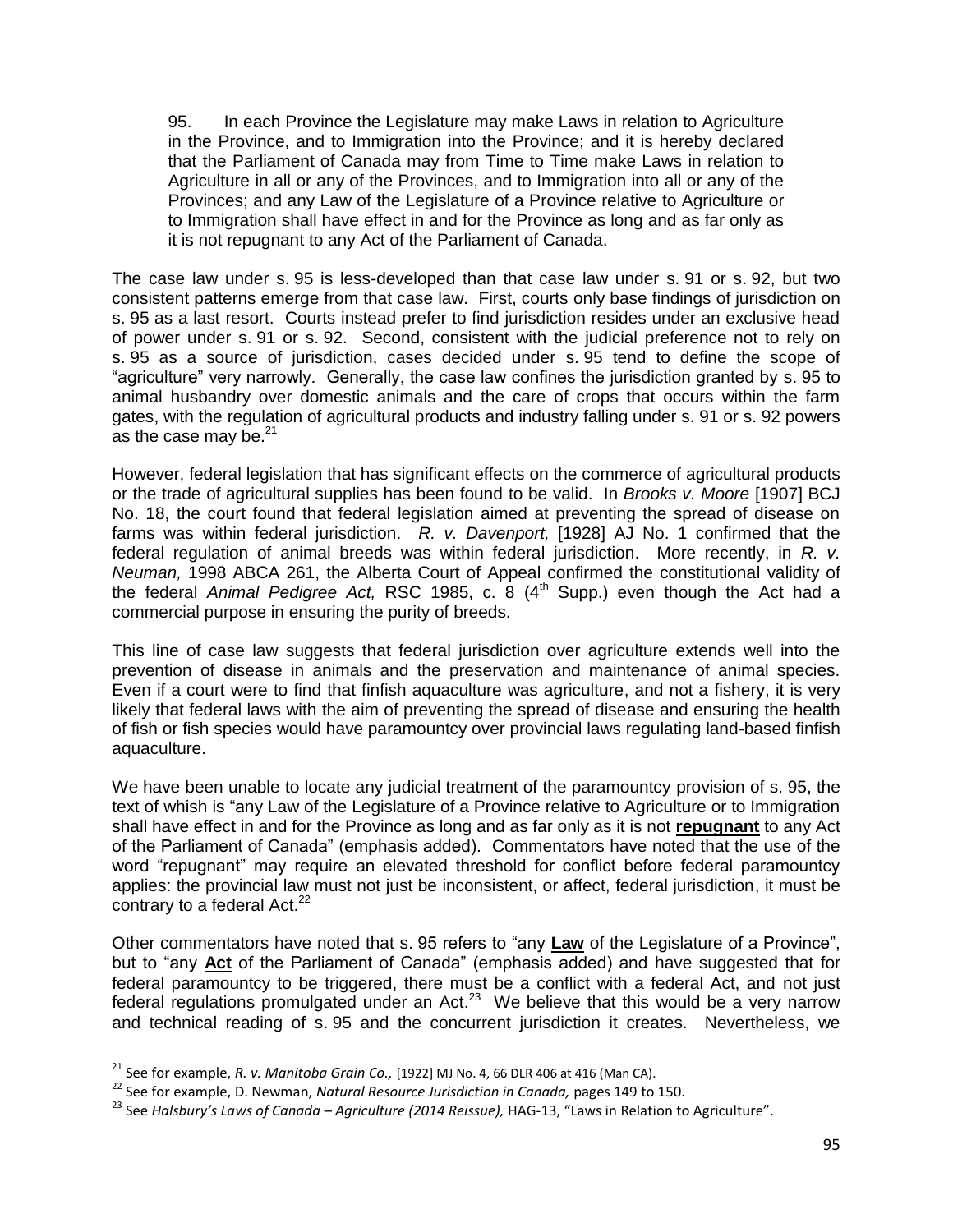recommend that any federal regulation of finfish aquaculture should flow directly from an Act of Parliament to insulate against this narrow interpretation. We note that as s. 95 refers to "any Act of Parliament" such legislation would need not be passed under the s. 95 head of power and could flow from a s. 91 head of power such as s. 91(12) making the *Fisheries Act* a potential source of federal paramountcy over provincial laws on finfish aquaculture if LBCCA were found to be agriculture.

Based on our interpretation of s. 95, even if LBCCA were found to be agriculture and not a fishery, the same jurisdictional issues apply when land-based finfish aquaculture is considered a fishery.

## 4.2.5 *Conclusions*

Whether LBCCA is considered a fishery or agriculture, the split between federal and provincial jurisdiction results in the same outcome. The federal government has the jurisdiction to be the lead regulator under its constitutional mandate to protect oceans and fisheries (s. 91(12)) or under the paramountcy provided by the grant of concurrent jurisdiction over agriculture by s. 95. While the federal government's jurisdiction to regulate fisheries or agriculture does allow it to incidentally affect commerce, trade and property rights, it cannot regulate directly on this issues without encroaching on provincial jurisdiction.

This constitutional split in jurisdiction results in the federal government having the power to regulate aquaculture in order to protect oceans and fisheries and provincial governments having the jurisdiction to promote the industry of aquaculture under either s. 92(13) or s. 95. Such a jurisdictional division of powers is consistent with the recommendations of Mr. Justice Cohen in *The Uncertain Future of the Fraser River Sockeye:*

As long as DFO has a mandate to promote salmon farming, there is a risk that DFO will act in a manner that favours the interests of the salmon-farming industry over the health of wild fish stocks. The only way to address this potential conflict is by removing from DFO's mandate the promotion of salmon farming as an industry and farmed salmon as a product, and by transferring the promotion of salmon farming to a different part of the Executive Branch.<sup>24</sup>

Mr. Justice Cohen made that recommendation because he found that DFO's dual mandate to protect fisheries and promote aquaculture be placed with different agencies:

…DFO [Fisheries and Oceans Canada] suffers from conflicting institutional mandates – on the one hand to regulate salmon farms for the conservation of wild salmon, and on the other hand to promote salmon farm development and products. The testimony of the deputy minister to the effect that the minister of fisheries and oceans is not well placed to enforce section 36 of the *Fisheries Act* against salmon farms because of a conflict is telling and, in my view, is equally apparent in relation to section 35…DFO faces conflicting roles in having to tell the world that Canada's farmed salmon products do not threaten the sustainability of wild salmon, yet at the same time credibly examining the possibility that such products are not safe. DFO's regulatory work – to site farms,

 $24$ Mr. Justice Cohen, "The Uncertain Future of Fraser River Sockeye", Volume III, The Sockeye Fishery ("Cohen Commission Vol. III") at 12, online: [http://publications.gc.ca/collections/collection\\_2012/bcp-pco/CP32-](http://publications.gc.ca/collections/collection_2012/bcp-pco/CP32-93-2012-3-eng.pdf) [93-2012-3-eng.pdf.](http://publications.gc.ca/collections/collection_2012/bcp-pco/CP32-93-2012-3-eng.pdf)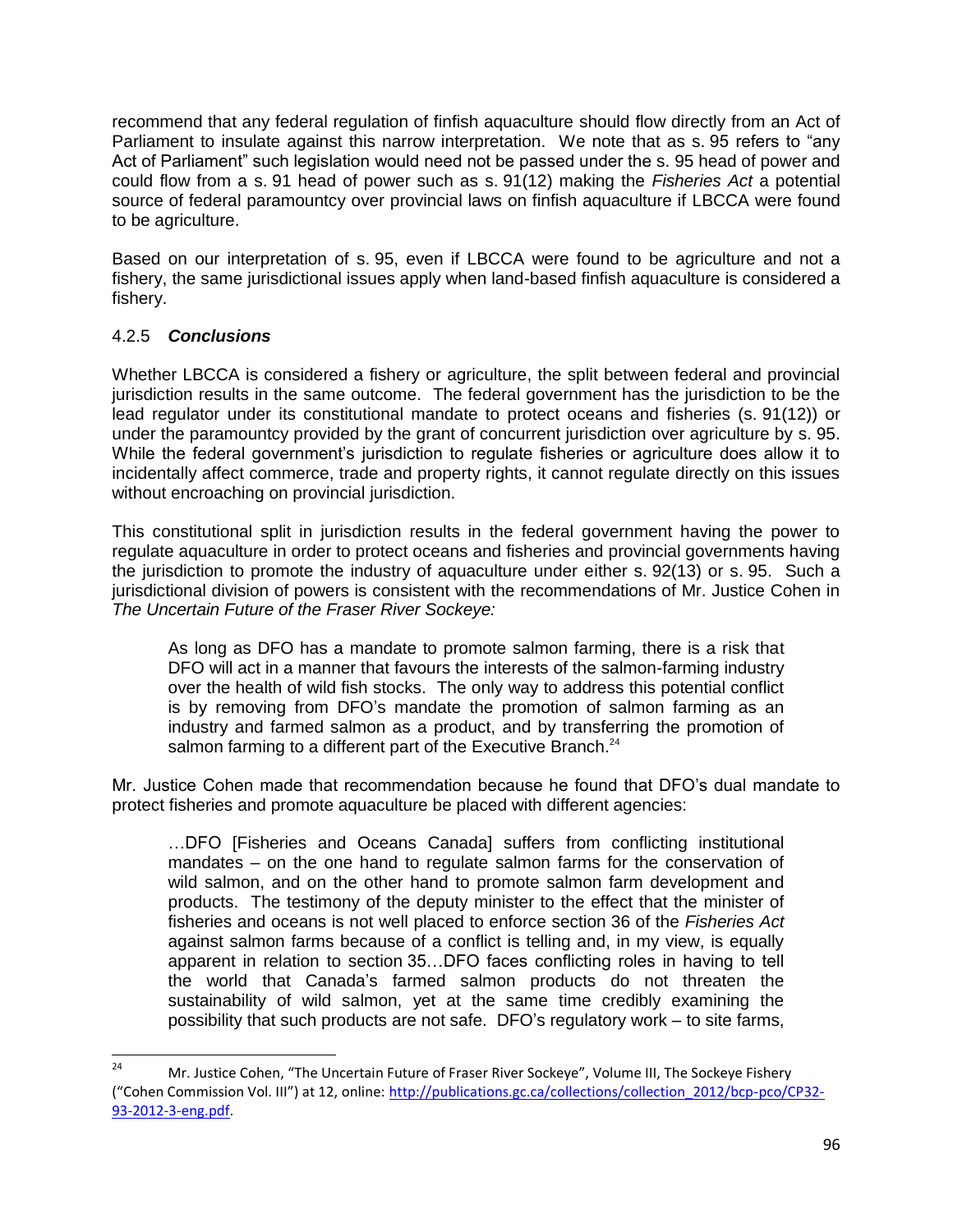to set conditions restricting farm growth, and to monitor farms and take enforcement actions against them  $-$  all suffer from this institutional conflict.<sup>25</sup>

We conclude that the constitutional division of powers between the federal government and the provinces supports Mr. Justice Cohen's recommendation and provides a means of giving effect to it. DFO should be the lead regulator for both marine finfish aquaculture and LBCCA under federal government's jurisdiction to protect fisheries and oceans provided by s. 91(12). Within the province, BC should lead the promotion of LBCCA as an industry. Federal paramountcy would help ensure that the mandate to protect fisheries and oceans prevails in the case of conflicts between the provincial promotion of the industry and the mandate to protect fisheries and oceans.

We recommend that coordination of those separate, but related, jurisdictions should be incorporated through an intergovernmental agreement to ensure policy alignment and to minimize jurisdictional conflicts. Such an agreement should address, among other things, licensing fees, taxation, siting requirements and environmental regulation.

Under s. 91(2) of the *Constitution Act, 1867,* the federal government would still be responsible for interprovincial and international trade with respect to aquaculture. With respect to interprovincial trade, federal jurisdiction to protect fisheries and to regulate food and drugs would still operate through agencies such as DFO and CFIA. Promoting international trade should reside with a federal agency outside of DFO.

## 4.2.6 *Recommendations*

Based on the conclusions above we make the following recommendations:

- 1. To ensure the protection of fisheries and oceans, the federal government, through DFO, should be the lead regulator for LBCCA. The Aquaculture Management Directorate within DFO should be reviewed to determine if it is adequate for that task.
- 2. To respect the constitutional division of powers, and as a means of effecting Mr. Justice Cohen's recommendation to split the mandate to protect fisheries and oceans from the mandate to promote aquaculture, the regulation of commercial aspects of the industry of aquaculture that are not squarely related to the federal mandate to protect fisheries and oceans should reside with the province.
- 3. The promotion of international trade in both marine aquaculture and LBCCA should be placed with a federal agency outside of DFO.
- 4. The coordination of federal and provincial jurisdiction and alignment of policy on LBCCA should be effected through an federal-provincial agreement on LBCCA that addresses, among other things, licensing fees, taxation, importation of high performance eggs, siting requirements and environmental regulation and the use of medicines and other therapeutants.

<sup>25</sup> <sup>25</sup> Mr. Justice Cohen, "The Uncertain Future of Fraser River Sockeye"*,* Volume I, The Sockeye Fishery*,* by Mr. Justice Cohen (the "Cohen Commission Vol. I"), at 418, online: [http://publications.gc.ca/collections/collection\\_2012/bcp-pco/CP32-93-2012-1-eng.pdf.](http://publications.gc.ca/collections/collection_2012/bcp-pco/CP32-93-2012-1-eng.pdf)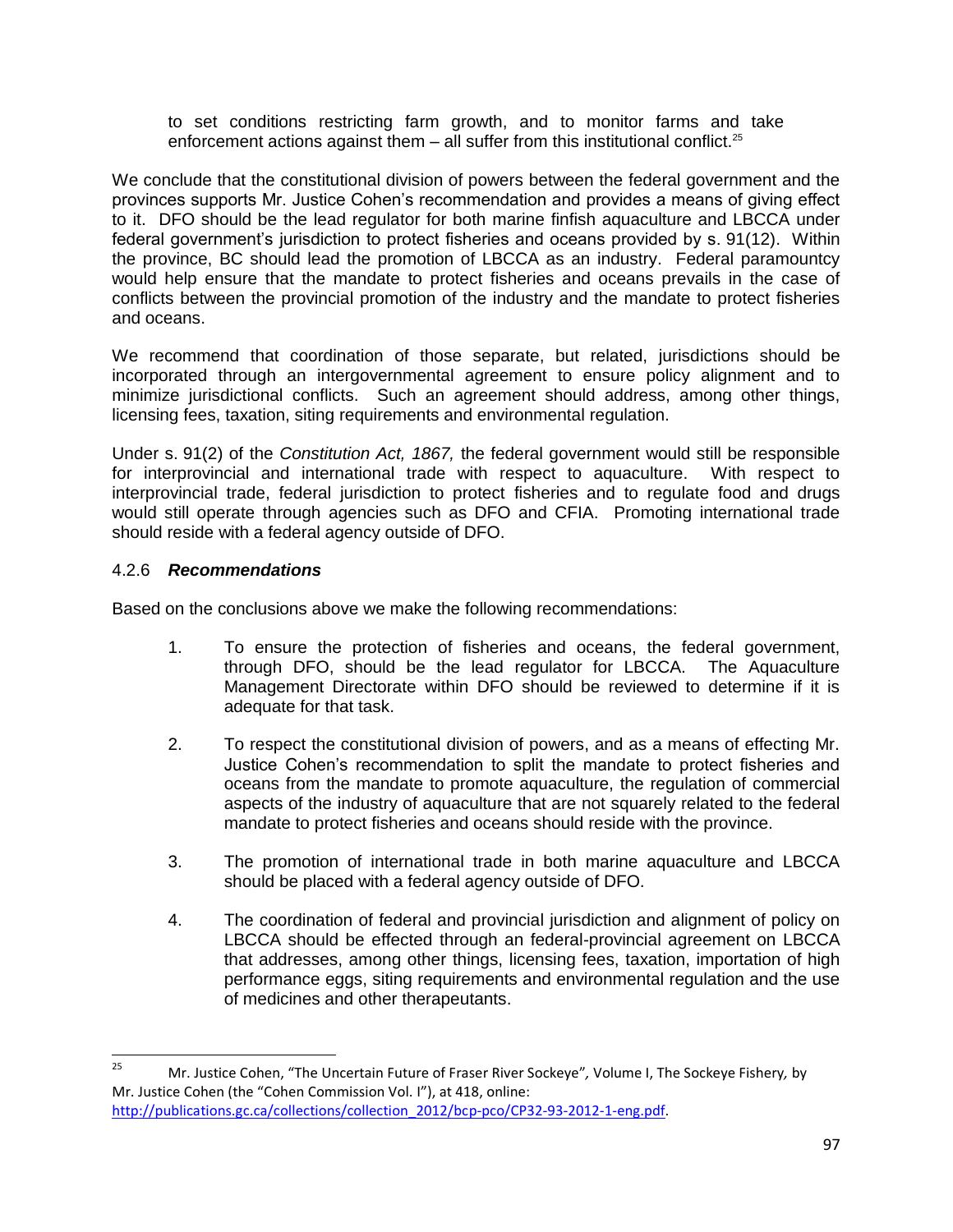- 5. To confirm and give effect to the federal government's lead role as the regulator for all forms of finfish aquaculture, s. 2 of the *Fisheries Act*, RSC 1985, c F-14 should be amended to ensure that all finfish aquaculture operations are included in the definition of "fishery".
- 6. The federal government should promulgate regulations under the *Fisheries Act*  for the regulation of LBCCA. Those regulation could either be stand-alone regulations or part of regulations effecting the regulation of marine finfish aquaculture and its transition to land. Those LBCCA Regulations should be the primary regulations for LBCCA and should provide for the coordination of issues under provincial jurisdiction, such as environmental regulation, to ensure regulatory effectiveness and efficiency.

## 4.3 **Environmental Assessment and Licensing**

Since its inception, the finfish aquaculture industry in Canada has faced a "legitimacy challenge".<sup>26</sup> That is, a significant percentage of the population has questioned whether or not finfish aquaculture can be sustainably practiced in tidal waters. The transition to LBCCA should ensure that stringent environmental assessment and licensing requirements are in place to ensure that LBCCA does not face the same problem.

## 4.3.1 *Environmental Assessment*

 $\overline{\phantom{a}}$ 

As a new industry, environmental assessment can ensure that LBCCA facilities are assessed for environmental impacts before they begin operations. If the industry is to proceed and flourish in BC, then environmental assessment should be sensitive to the needs and capabilities of the various parties in the LBCCA industry, specifically, Approved Facility Licensees, Tenant Operators and Independent Operators.

### 4.3.1.1 *Current Environmental Assessment Requirements*

LBCCA is not included as a designated physical activity under the *Canadian Environmental Assessment Act, 2012,* SC 2012, c 19 s 52 and does not trigger an environmental screening under s. 8 of that Act. Nor is LBCCA a designated project requiring a federal environmental assessment.

Similarly, the BC *Environmental Assessment Act,* SBC 2002, c 43 does not expressly require an environmental assessment for LBCCA facilities. However, the *Reviewable Projects Regulation*, BC Reg 370/2002 does require environmental assessments for Water Diversion Projects, Groundwater Extraction Projects and Shoreline Modifications Projects that meet certain thresholds. Depending on the size of the LBCCA facility to be constructed, an environmental assessment could be triggered under the BC *Environmental Assessment Act* under one of those categories.

Given the large volumes of freshwater and saline water that LBCCA facilities are likely to use and the large volumes of effluent that they may discharge, the potential environmental impacts could be significant, depending on the size of the facility.

<sup>26</sup> See *The Aquaculture Controversy in Canada*, by Nathan Young and Ralph Matthew, page 229.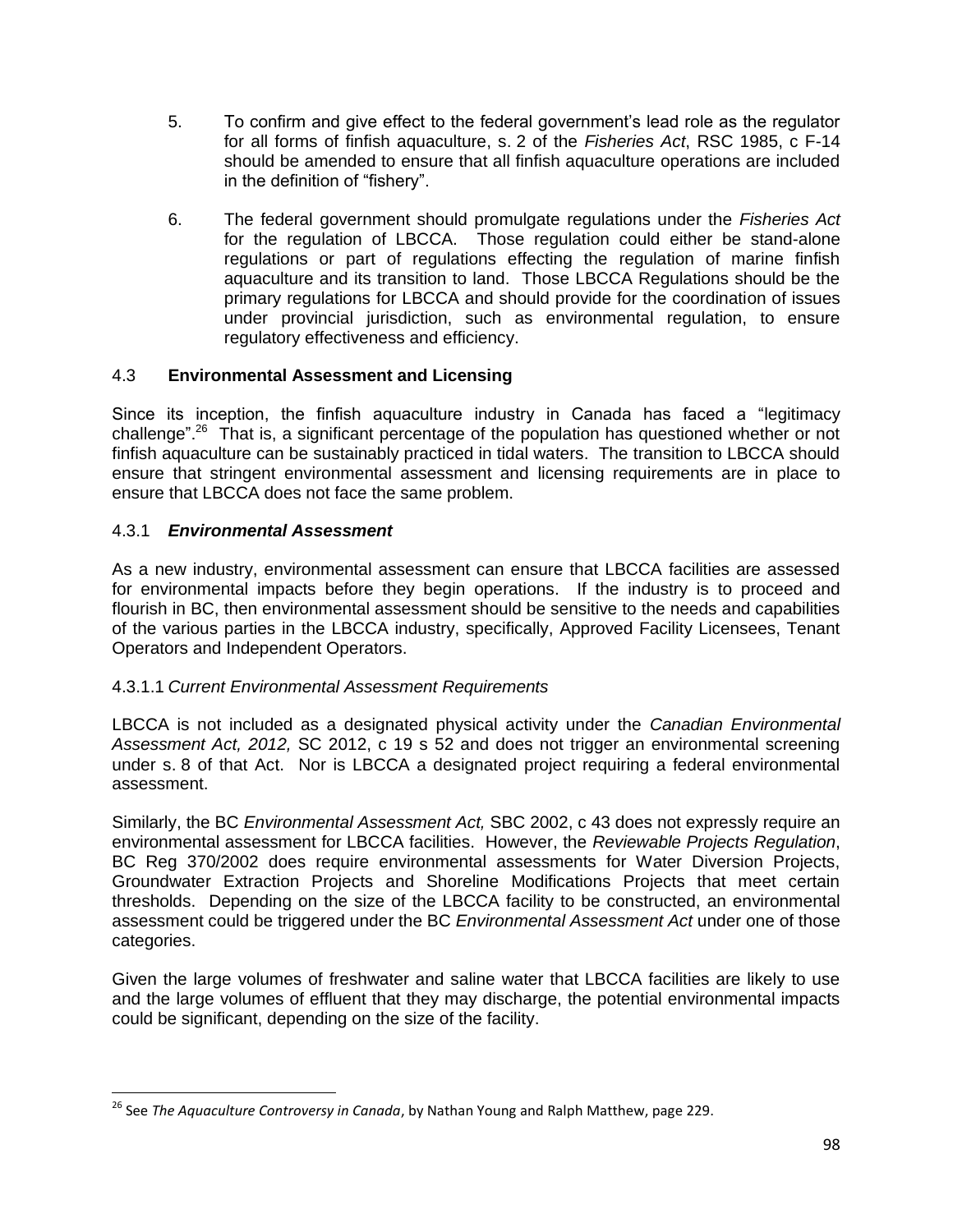To ensure that potential environmental impacts are avoided or mitigated, and to ensure the legitimacy of the LBCCA industry, we recommend that all LBCCA facilities be subject to both federal and provincial environmental assessment on a transitional basis. We recommend that the federal and provincial governments come to an agreement on a process for coordinating the environmental assessment of LBCCA facilities so that each level of government can assess potential environmental impacts under its respective heads of power. We further recommend that both levels of government commit to reviewing the need to environmental assessment as the industry matures at intervals of 5, 7 and 10 years. We anticipate that such re-assessment of the need for environmental assessment would result in environmental assessment only for LBCCA facilities over certain water-usage and effluent-discharge levels.

### 4.3.1.2 *Current Licensing Requirements*

 $\overline{\phantom{a}}$ 

In BC, finfish aquaculture facilities are currently licensed under the *Pacific Aquaculture Regulations*, SOR/2010-270. The *Aquaculture Activities Regulations*, SOR/2015-177 also apply. Neither of those regulations under the *Fisheries Act* are suitable for a significant LBCCA industry as they were not specifically drafted with the requirements of LBCCA in mind. Indeed, the *Aquaculture Activities Regulations* were expressly promulgated under s. 36(5) of the *Fisheries Act* for the purposes of authorizing the deposit of deleterious substances in water frequented by fish. Section 36(5) would not provide a basis for the promulgation of LBCCA regulations. We recommend that s. 43 of the *Fisheries Act* be amended to give the Minister power to promulgate regulations specific to LBCCA.

Both the federal and provincial government have applications available online for the approval of LBCCA facilities.<sup>27</sup> The provincial application is more directly focused on freshwater aquaculture operations but it also coordinates the submission of information to DFO for consideration under the Pacific Aquaculture Regulations and the Aquaculture Activities Regulations.

Neither the federal nor the provincial licencing applications provide for the licencing of an Approved Facility in which other parties could conduct LBCCA operations. The licensing regime under the *Pacific Aquaculture Regulations* and the *Aquaculture Activities Regulations* does not contemplate LBCCA facilities and LBCCA operations being run by separate parties. Significant revisions would need to be made to the regulation of LBCCA and the licensing process to accommodate such an arrangement.

We recommend that LBCAA Regulations be promulgated that allow for the licensing of Approved Facility Licensees, and Tenant Operators who conduct operations in an Approved Facility and Independent Operators who conduct finfish aquaculture in their own LBCCA facilities.

<sup>27</sup> The federal application can be found here[: http://www.pac.dfo-mpo.gc.ca/aquaculture/licence](http://www.pac.dfo-mpo.gc.ca/aquaculture/licence-permis/docs/licence-cond-permis-fresh-douce/licence-cond-permis-fresh-douce-eng.pdf)[permis/docs/licence-cond-permis-fresh-douce/licence-cond-permis-fresh-douce-eng.pdf.](http://www.pac.dfo-mpo.gc.ca/aquaculture/licence-permis/docs/licence-cond-permis-fresh-douce/licence-cond-permis-fresh-douce-eng.pdf) The provincial application can be found here: [http://www2.gov.bc.ca/assets/gov/farming-natural-resources-and](http://www2.gov.bc.ca/assets/gov/farming-natural-resources-and-industry/natural-resource-use/land-water-use/crown-land/crown-land-uses/aquaculture/pacific_freshwater_land-based_new_site_application.pdf)[industry/natural-resource-use/land-water-use/crown-land/crown-land-uses/aquaculture/pacific\\_freshwater\\_land](http://www2.gov.bc.ca/assets/gov/farming-natural-resources-and-industry/natural-resource-use/land-water-use/crown-land/crown-land-uses/aquaculture/pacific_freshwater_land-based_new_site_application.pdf)based new site application.pdf.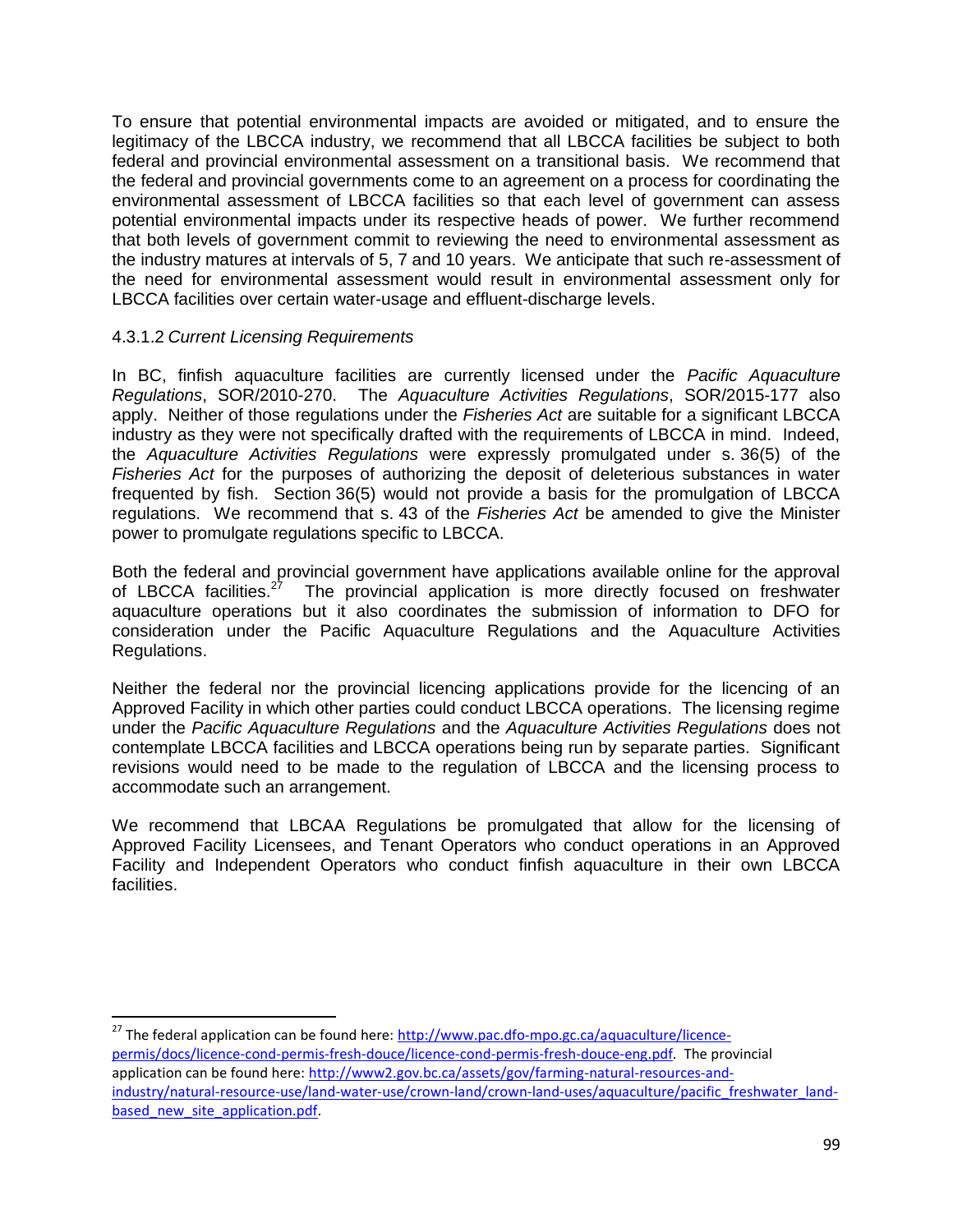The LBCCA Regulations should allow Approved Facility Licensees to:

- operate an Approved Facility up to maximum fresh and saline water usage and effluent discharge volumes, provided the appropriate environmental protections are followed;
- construct and operate infrastructure for fresh and saline water intake and effluent discharge under prescribed conditions;
- host aquaculture operations for multiple Tenant Operators in one Approved Facility in a manner that allows Approved Facility Licensees to scale up production in an Approved Facility;
- host aquaculture operations that raise different species in one Approved Facility under prescribed conditions; and
- comply with a health management plan for the Approved Facility that ensures health, safety and environmental protection for various species raised in the Approved facility.

The LBCCA Regulations should allow for an Approved Facility Licensee to amend the layout approved by the licence for the Approved Facility to reflect changes and modifications within the Approved Facility as production operations in the Approved Facility change, provided there is no associated change in the approved infrastructure for water intake or effluent discharge.

Tenant Operators should be able to apply for a licence to operate in an Approved Facility that would be specific to the Tenant Operator's production requirements and operations. While we recommend that an Approved Facility be subject to an environmental assessment, the Tenant Operator should not be subject to the environmental assessment process and should be screened only through the LBCCA licensing process.

The Tenant Operator would be specifically licensed to operate the equipment associated with its operations and to handle and care for the species being reared according to its biological requirements. A Tenant Operator licensee would be required to comply with a health management plan specific to its operations and consistent with the health management plan for the Approved Facility in which it operates. The Tenant Operator would be responsible for obtaining all approvals required to import or transfer eggs, smolts or fish and to apply pesticides, medicines and therapeutants.

Under a licencing arrangement in which Tenant Operators conduct finfish aquaculture operations in an Approved Facility, the Approved Facility Licensee would be solely responsible for complying with the conditions of the licence for Approved Facility. The Tenant Operator would be solely responsible to for complying with the conditions specific to the Tenant Operator's licence. LBCCA Regulations and licence conditions will need clearly identify how responsibilities are divided between the Approved Facility Licensee and Tenant Operators.

The LBCCA Regulations should not prohibit an Approved Facility Licensee from obtaining indemnities good against a Tenant Operator for breaches of its licence conditions that result in breaches of the conditions of the licence for the Approved Facility.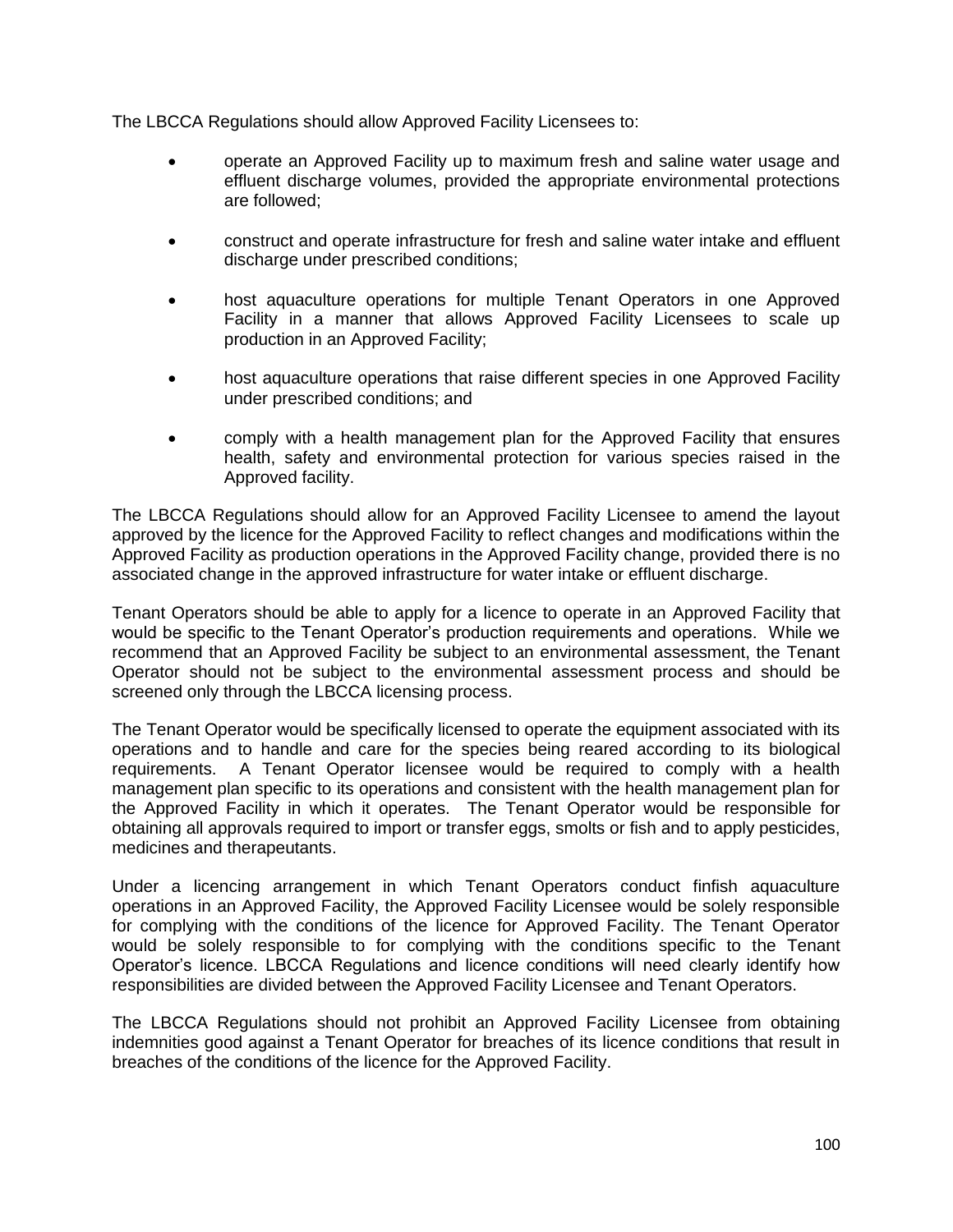The LBCCA Regulations should also allow for a separate licensing process for Independent Operators. The process for licencing Independent Operators would more closely follow the current licensing regime.

#### 4.4 **Water Supply**

Unlike open-net, marine finfish aquaculture facilities, LBCCA facilities will need large quantities of freshwater and saline water drawn from other sources.

Below we consider the how freshwater and saline water could be supplied under the existing regulatory regime and modifications needed to accommodate the development of a LBCCA industry.

#### 4.4.1 *Supply of Freshwater*

#### 4.4.1.1 *Provincial Regulation*

The primary regulator responsible for approving the use of freshwater is the BC Ministry of Forests, Lands and Natural Resource Operations ("**FLNRO**"). Section 6 of the BC *Water*  Sustainability Act ("WSA")<sup>28</sup> requires that water can only be diverted from a stream or aquifer if person holds an authorization under the WSA to do so. The WSA's definition of stream includes all natural bodies of water including rivers, lakes, ponds and glaciers. $^{29}$ 

#### 4.4.1.2 *Rental Rates and Beneficial Use*

Under the WSA, rentals for fish hatcheries are set at \$0.11 per 1,000  $m<sup>3</sup>$  with a minimum charge of \$200. Ponds and aquaculture currently enjoy a flat rental fee of \$50. We recommend that the *Water Sustainability Fees, Rentals and Charges Tariff Regulation*, BC Reg 37/2016 be amended to clarify what rate will apply to all LBCCA facilities. The province should consider maintaining as low a rate as possible for LBCCA to support its growth.

When a water licence is authorised under the WSA, a maximum usage amount is set. LBCCA facilitates would have to pay the annual rental fees on that amount regardless of how much water they used.

Further, the WSA requires that holders of water licences beneficially use the water they are licensed to use each year. Under the WSA, if the licence holder has not put the amount allotted under the water licence to beneficial use within three years, the licence can be cancelled or suspended.

To support a transition to LBCCA, we recommend that Approved Facilities not be required to pay the full annual rental amount until they are at full capacity. We further recommend that the WSA be amended so that Approved Facilitates are not required to put their full water allotment under their licence to beneficial use for 15 years to provide such time for them reach full production capacity.

<sup>28</sup> *Water Sustainability Act*, SBC 2014, c 15.

<sup>29</sup> WSA, s. 2.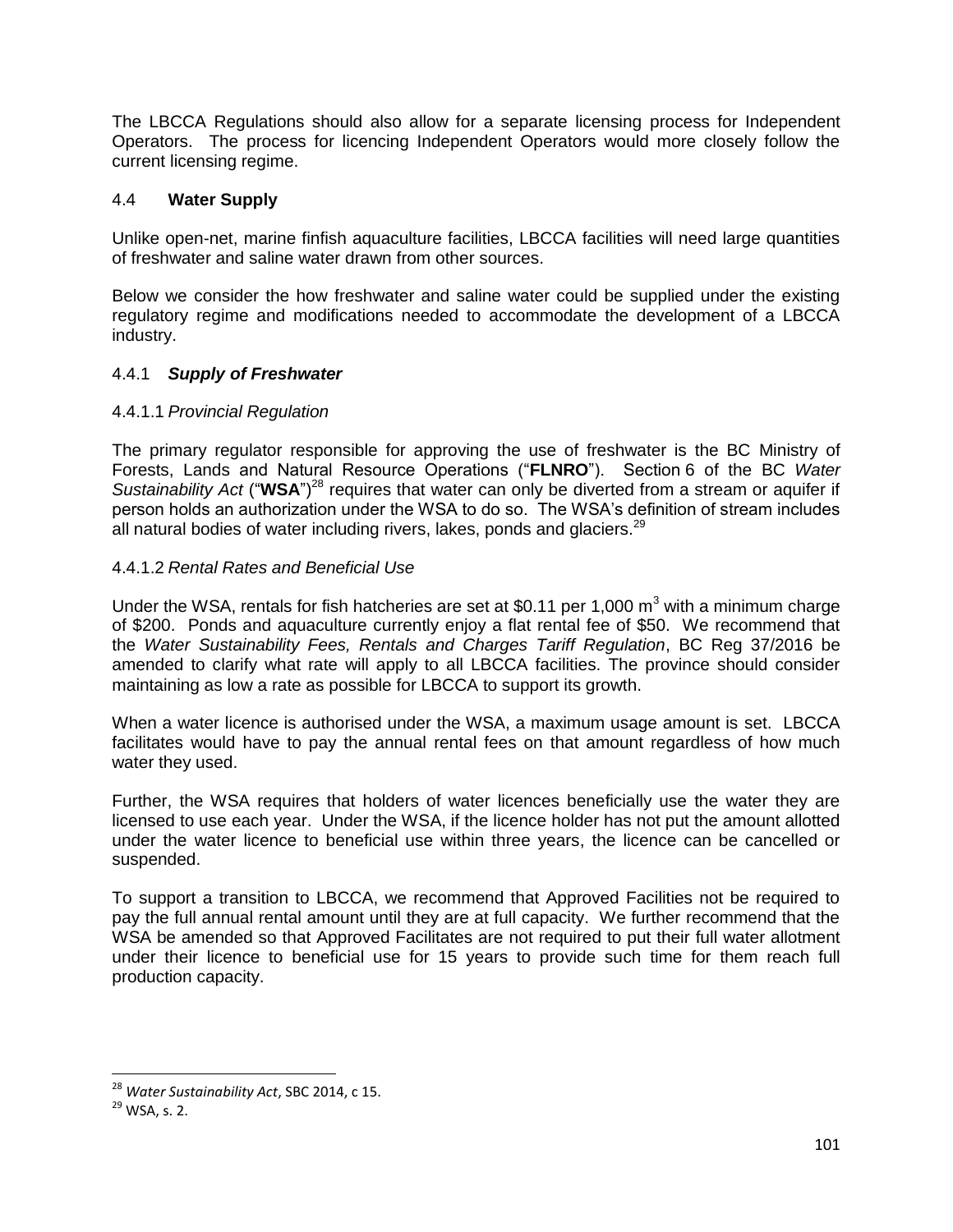#### 4.4.1.3 *Precedence of Water Rights*

The WSA defines specific purposes in respect of which water may be diverted from a stream or an aquifer. These purposes include conservation, domestic, industrial, irrigation, land improvement, mineralized water, mining, oil and gas, power, storage, and waterworks. $30$ 

Designated industrial purposes include the following:

- Fish hatchery, which is described as the "use of water to produce fish eggs and to propagate fish by hatching fish eggs, rearing fry or sustaining brood stock under controlled conditions in a containment facility;" and
- Pond and aquaculture, which is described as the "diversion and use of water for floating logs, fur farming, fish farming or keeping fish for recreational purposes, but does not include a fish hatchery."<sup>31</sup>

Accordingly, a land-based aquaculture facility is classified as industrial water use purpose for the purposes of the WSA.

The precedence of water diversion rights is based on the dates of precedence set out in existing authorizations for a subject water body.<sup>32</sup> When the dates of precedence are the same for two or more authorizations, precedence is based on the specific water use purpose.<sup>33</sup> Water use purposes are ranked from highest to lowest as follows: (1) domestic; (2) waterworks; (3) irrigation; (4) mineralized water; (5) mining; (6) industrial; (7) oil and gas; (8) power; (9) storage; (10) conservation; and, (11) land improvement.<sup>34</sup> Industrial water use purpose has relatively low precedence and ranks below uses such as oil and gas.

#### 4.4.1.4 *Increasing Precedence*

If conflicts were to occur between a LBCCA facility and another licence holder under the existing precedence regime, there is substantial risk that an LBCCA facility would not enjoy precedence and substantial loss of finfish could result.

Under the current regulatory regime, LBCCA Facilities fall under the industrial water use purpose, thereby attracting a relatively low precedence (i.e., sixth in line with respect to precedence of rights). Of the five other water use purposes that have higher precedence than the industrial purpose, the waterworks (second highest precedence) and irrigation (third highest precedence) water use purposes are arguably the most applicable to LBCCA Facilities. These uses are defined as follows in the WSA: $35$ 

"waterworks purpose" means the carriage or supply of water by one person or entity for the use in British Columbia of another person or entity;

l  $30$  WSA, s. 2.

<sup>31</sup> WSA, s. 2; *Water Sustainability Regulation*, BC Reg 36/2016, s. 2(1), Schedule A.

 $32$  WSA, s. 22(1).

<sup>33</sup> WSA, ss. 22(2), (4).

 $34$  WSA, s. 22(7).

 $35$  WSA, s. 2.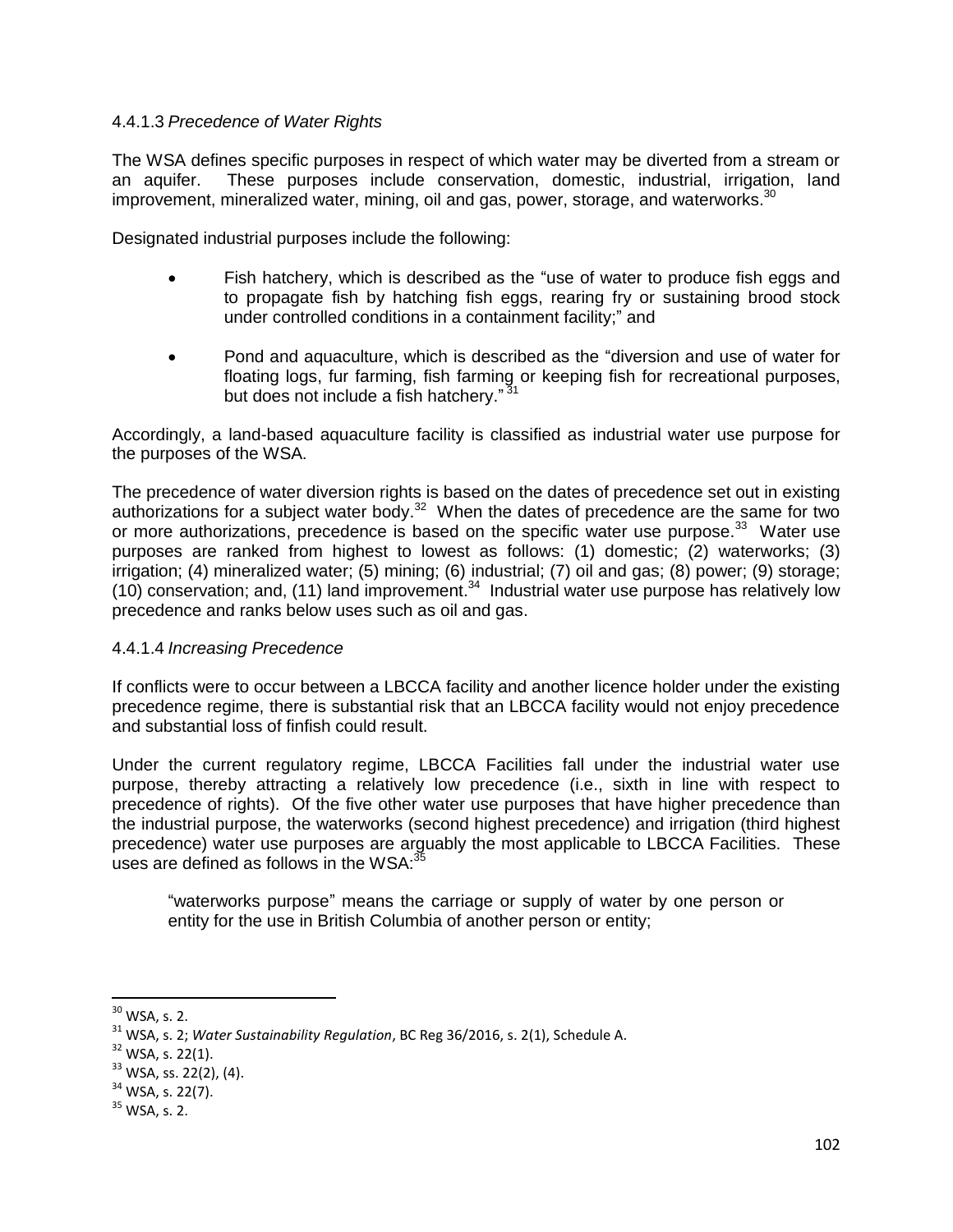"irrigation purpose" means the use of water on cultivated land or hay meadows to nourish crops or on pasture to nourish forage.

We recommend that LBCCA use be re-classified. Water is the medium that delivers oxygen to finfish and is necessary to keep them alive. A water shortage could result in animal cruelty and significant loss of animal life. A reclassification to minimize the chances of this outcome could be done in one of three ways. It could be re-classified as a "waterworks purpose", "irrigation purpose" or be given its water own use purpose, "LBCCA purpose", which would be ranked above "irrigation purpose".

The waterworks purpose could arguably apply as sourcing the water needs for LBCCA facilities would entail "the carriage or supply of water by one person or entity for the use in British Columbia of another person or entity". Alternatively, as the definition for the irrigation purpose focuses on providing water to nourish a living organism, it could arguably be expanded to also cover LBCCA facilities which require water to nourish fish.

To give effect to either of those options, fish hatcheries and aquaculture operations would need to be removed from the *Water Sustainability Regulation* schedule designating industrial uses. In addition, if the provincial government found that the irrigation purpose was the most applicable water use purpose, it may be advisable to also remove greenhouse and nursery,<sup>36</sup> and livestock and animal,<sup>37</sup> from the *Water Sustainability Regulation* schedule designating industrial uses as these water uses nourish living organisms. Concurrently, renaming the irrigation purpose to something broader that captures the water needs for nourishing both plants and animals may be appropriate for clarity. This approach may also attract political support for the proposed amendment from the greenhouse, nursery, livestock and animal industries.

Another option would be to introduce a new water use purpose in the WSA that is either specific to LBCCA or that entails a broader category that would capture LBCCA. Based on the current structure of the WSA, with water use purposes generally broadly covering a variety of activities and uses, it is likely that the latter approach would be favourable from a regulator's standpoint. Accordingly, a new category could be developed to cover water needs for nourishing fish and animal rearing industries. In light of its similarity to the irrigation water use purpose, such a new water use purpose category could be granted a similar precedence to the irrigation use.

### 4.4.1.5 *Federal Regulation of Freshwater*

 $\overline{\phantom{a}}$ 

Given the quantity of water that LBCCA facilities could use it is likely that drawing freshwater from either aquifers or streams would have the potential to affect fish and fish habitat and thereby trigger a need for an authorization under 35(2) of the *Fisheries Act.*

We recommend that FLNRO and DFO work together to provide guidance with respect to the approvals necessary for LBCCA to use freshwater. Ideally, an applicant who wishes to licence

<sup>&</sup>lt;sup>36</sup> Water Sustainability Regulation, Schedule A (Greenhouse and nursery is defined as "The diversion and use of water in a facility for the indoor propagation of fruits, vegetables or other plants, or at a facility for the propagation of trees, plants or turf").

<sup>37</sup> *Water Sustainability Regulation*, Schedule A (Livestock and animal is defined as "The diversion and use of water for drinking water and sanitation requirements in the operation or maintenance of a kennel, an animal shelter or boarding facility, a ranch or feedlot operation, or a game farm, dairy farm, pig farm or poultry farm, or a similar enterprise for rearing livestock").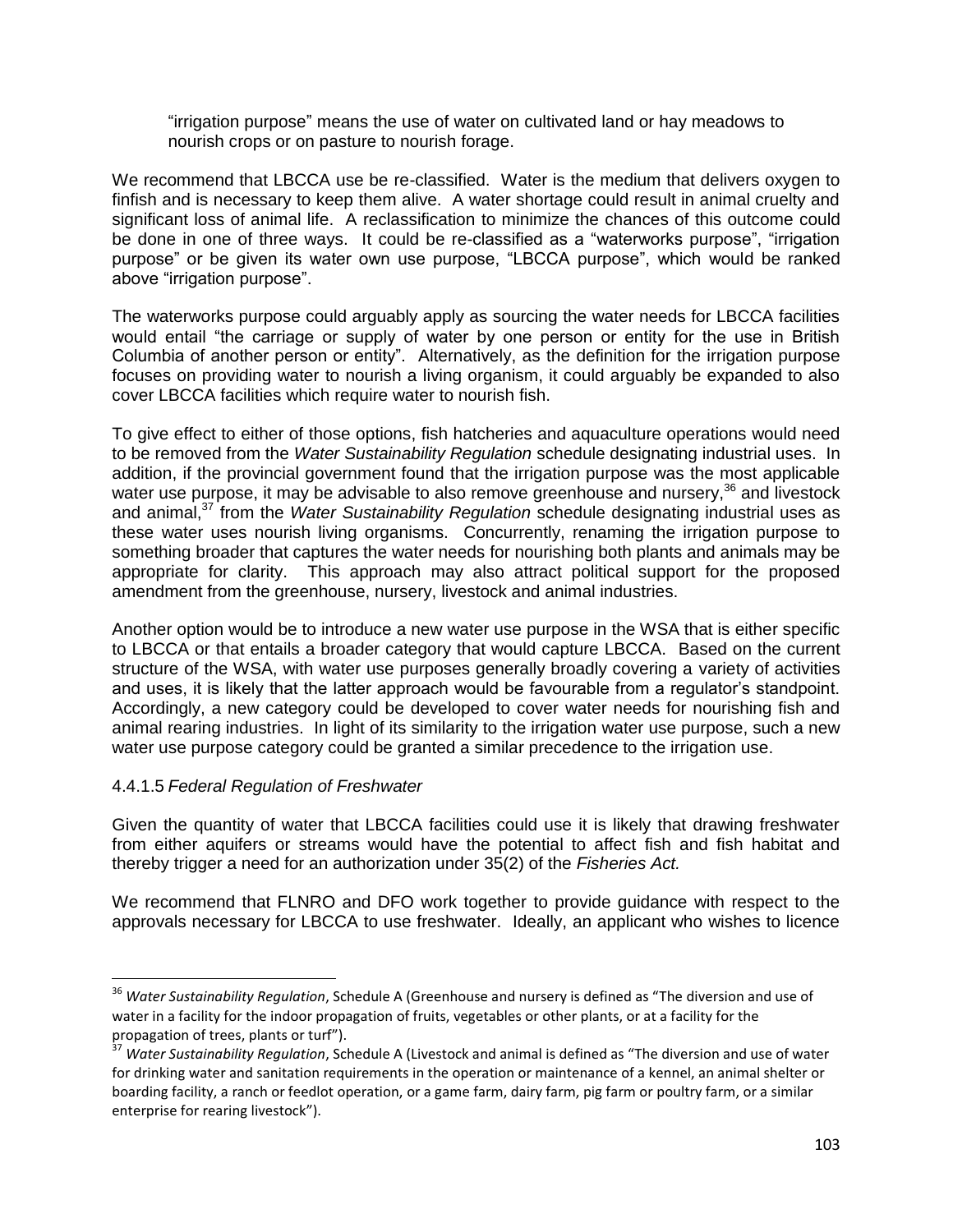a LBCCA facility should be able to provide all of the information required in a coordinated application that would lead to all approvals necessary for obtaining necessary freshwater.

### 4.4.2 *Sourcing Saline Water from Well on Foreshore*

Sourcing saline water from a well on the foreshore would trigger both provincial and federal jurisdiction.

Provincially, the WSA prohibits the operation of a well in a manner that causes, or is likely to cause, the intrusion of saline groundwater or sea water into: (i) the aquifer from which that well diverts water; (ii) another aquifer; or (iii) a stream that is hydraulically connected to such aquifers.<sup>38</sup> Care must therefore be taken to ensure that no such impacts occur. When bringing a prosecution, the Crown is not required to prove that the saline groundwater or sea water, if diluted subsequent to the intrusion, continued to cause or to be likely to cause a significant adverse impact.<sup>39</sup>

Well drilling creates risks of contamination to aquifers and hydraulically connected surface water bodies. Accordingly, it is critical that regulatory requirements apply to drilling activities and well installations and closures. Such requirements currently exist under the provincial WSA regime. We recommend that the WSA be amended to clarify that these provisions apply to wells drilled on the foreshore, including for the purposes of sourcing saline water for LBCCA facilities, or that new provisions specific to foreshore wells be drafted.

Federal jurisdiction under the *Fisheries Act* would also apply if withdrawal rates are sufficiently high to kill fish, or permanently alter or destroy fish habitat, which fish is part of, or supports, a commercial, recreational or Aboriginal fishery. As this prohibition under the *Fisheries Act* is tied to fisheries, the location of the well, as well as the timing in the fish cycle and fisheries season, will be important considerations for assessing possible permanent alteration or destruction of fish habitat.

If sufficiently large volumes of water are to be pumped from a well drilled into the foreshore, care needs to be taken to minimize disturbance to sensitive foreshore habitats, especially during low tides or during times of sensitive aquatic life lifecycles (such as spawning, migration, etc.). Impacts on these lifecycles could also have significant socio-economic impacts on local communities who rely on the aquatic species. We recommend that DFO provide guidance on the socio-economic and environmental studies are carried out before a well may be drilled on the foreshore so that the findings of such studies can guide the approved location of wells, well depths, withdrawal rates (possibly different for different seasons / tidal movements) and other related matters.

As with other areas of overlapping jurisdiction, we recommend that DFO and FLNRO develop joint guidance on this issue.

### 4.4.3 *Sourcing Saline Water from Deep Land-based Well*

Groundwater, which is defined as "water naturally occurring below the surface of the ground" is generally regulated under the provincial WSA regime.<sup>40</sup> The *Water Sustainability Regulations*<sup>41</sup>

 $\overline{a}$ 

 $38$  WSA, s. 58(2)(a).

 $39$  WSA, s. 58(4).

 $40$  WSA, s. 1(1).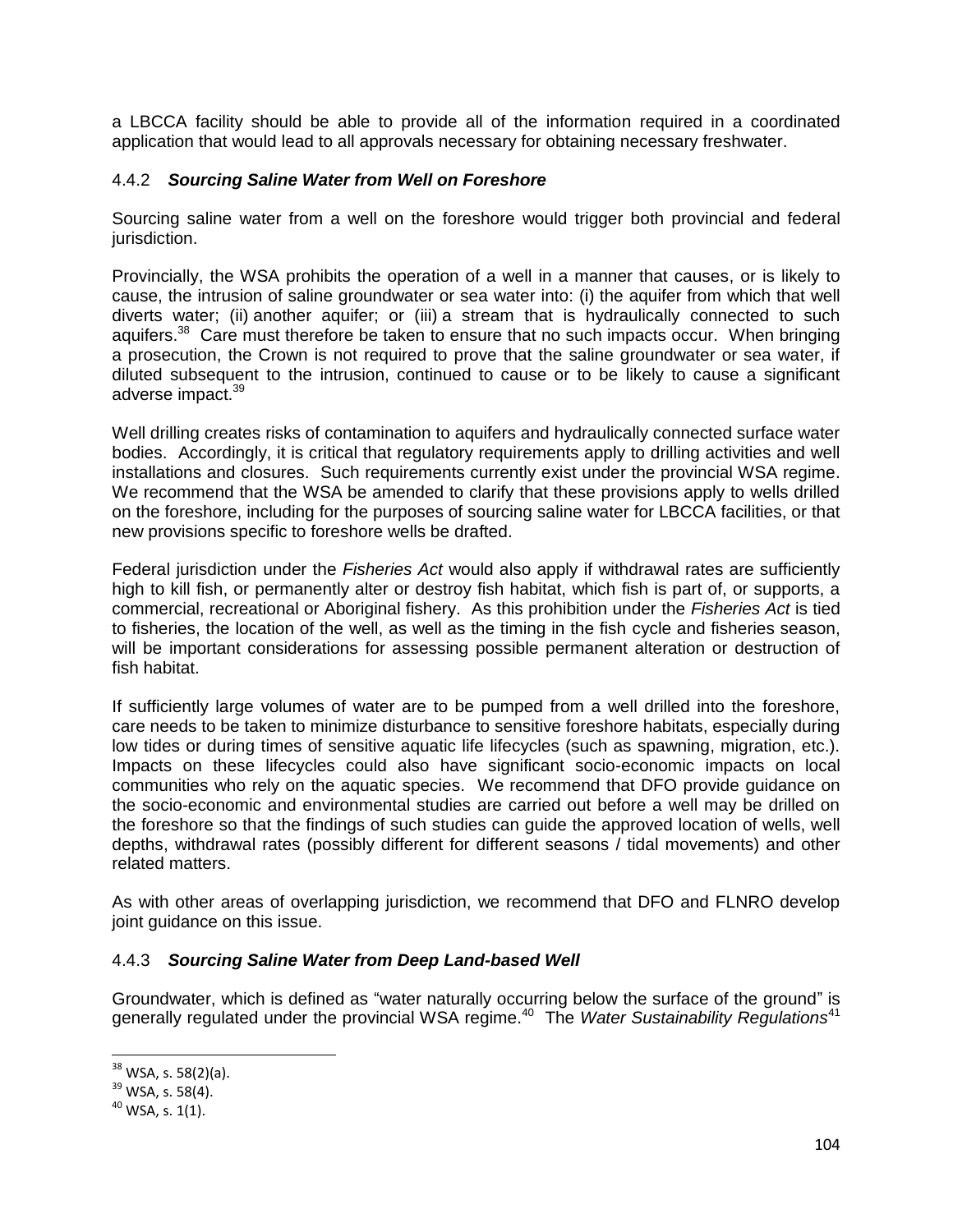contain specific provisions for use of deep groundwater. Deep groundwater is generally defined as groundwater that is found in a defined subject area at a depth greater than at least 300 m (in some circumstances), and at least 600 m (in other circumstances), below the earth's surface.<sup>4</sup>

These provisions exempt oil and gas users from obtaining an authorization for using deep groundwater under certain conditions.<sup>43</sup> Those provisions would not apply to an LBCCA Facility seeking to pump deep saline water for its operation. Specific requirements apply, including the requirement to obtain an authorization for the diversion or use, requirements for drilling the well, operational requirements for the well, and general prohibitions to introducing foreign matter into the well. $44$ 

Existing well drilling, installation and closure requirements under the WSA protect groundwater aquifers and hydraulically connected surface water bodies. The WSA regime is, however, somewhat unclear with respect to its application to deep saline groundwater not used for an oil and gas purpose. We recommend that the WSA be amended so that the use of deep saline water for LBCCA facilities not drawing water from foreshore wells is given the same treatment under the WSA as the use of deep saline waters for oil and gas purposes. In the alternative, we recommend that the WSA be amended to include specific provisions to address the use of deep saline groundwater and the construction of related infrastructure when it is required for LBCCA facilities.

For saline water sourced from a deep well located on the land, the federal *Fisheries Act* would apply if there is any risk of harm to fish or fish habitat. While this possibility may be more remote with deep saline groundwater, we recommend that DFO prepare guidance on when the use of deep saline groundwater may trigger the need for an authorization under the *Fisheries Act.* 

### 4.4.4 *Sourcing Saline Water from the Ocean*

We are not aware of any approval that is necessary to draw water from the ocean. However, in doing so it would be important not to contravene the *Fisheries Act* and obtain any permits necessary under the federal *Navigation Protection Act.* 45

The *Fisheries Act* prohibits carrying on any work, undertaking or activity that results in serious harm<sup>46</sup> to fish<sup>47</sup> that are part of a commercial, recreational or Aboriginal fishery,  $48$  or to fish that

 $\overline{a}$ 

See also the *Groundwater Protection Regulation*, BC Reg 39/2016 for specific well requirements.

<sup>41</sup> *Water Sustainability Regulation*, BC Reg 36/2016.

<sup>42</sup> *Water Sustainability Regulation*, s. 51.

<sup>43</sup> *Water Sustainability Regulation*, s. 52(1) and (2).

<sup>&</sup>lt;sup>44</sup> WSA, ss. 6(1) (authorization required to use or divert water from an aquifer), 49-57 (well drilling requirements), 58 (well operation requirements), 59 (prohibitions on introducing foreign matters into a well);

<sup>45</sup> *Navigation Protection Act*, RSC 1985, c N-22.

<sup>46</sup> *Fisheries Act*, s. 2(2) (Serious harm to fish means the death of fish or any permanent alteration to, or destruction of, fish habitat); s. 2(1) (fish habitat means spawning grounds and any other areas, including nursery, rearing, food supply and migration areas, on which fish depend directly or indirectly in order to carry out their life processes).

<sup>47</sup> *Fisheries Act*, s. 2(1) (Fish includes (a) parts of fish, (b) shellfish, crustaceans, marine animals and any parts of shellfish, crustaceans or marine animals, and (c) the eggs, sperm, spawn, larvae, spat and juvenile stages of fish, shellfish, crustaceans and marine animals).

<sup>48</sup> *Fisheries Act*, s. 2(1) (Fisheries include the area, locality, place or station in or on which a pound, seine, net, weir or other fishing appliance is used, set, placed or located, and the area, tract or stretch of water in or from which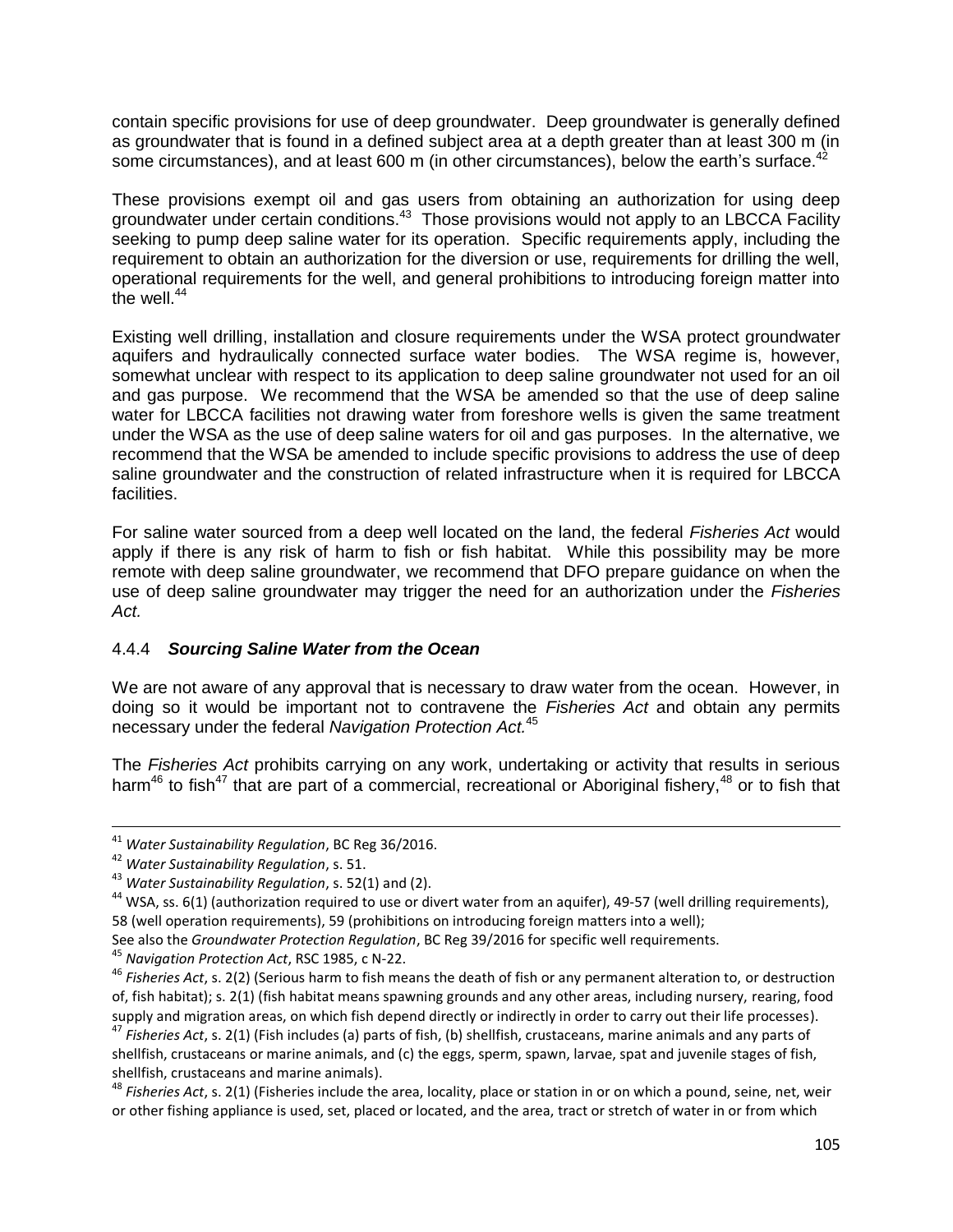support such a fishery.<sup>49</sup> Accordingly, any unauthorized or unprescribed withdrawal of ocean water that kills fish, or permanently alters or destroys fish habitat, which fish is part of, or supports, a commercial, recreational or Aboriginal fishery, would be an offence under the federal *Fisheries Act,* unless a permit authorizing such an undertaking was issued in accordance with the *Fisheries Act*. Authorization usually requires the provision of plans and specifications to the Minister.<sup>50</sup>

The *Navigation Protection Act*<sup>51</sup> protects the public right of navigation, ensuring infrastructure and other works in navigable waterways are appropriately reviewed and regulated. This legislation prohibits the construction and maintenance of works in navigable waters listed in its schedule, which includes the Pacific Ocean.<sup>52</sup> "Work" broadly includes any structure, device or thing, whether temporary or permanent, that is made by humans.<sup>53</sup> If the Minister determines that the work is likely to substantially interfere with navigation, such work can only proceed on receipt of an approval from the Minister.<sup>54</sup>

A licence issued under the *Aquaculture Activities Regulations* or the *Pacific Aquaculture Regulations* allows a licence holder authorized to install, operate, maintain or remove an aquaculture facility,<sup>55</sup> provided reasonable measures are taken to mitigate the harm to fish and fish habitat. Arguably, a licence for a LBCCA facility issued under the *Aquaculture Activities Regulations* or the *Pacific Aquaculture Regulations* would allow a LBCCA licence holder to construct infrastructure to draw water from the ocean. In our view, relying on such an interpretation would be unsafe: both the *Aquaculture Activities Regulations* and *Pacific Aquaculture Regulations* are more properly directed at open-net marine finfish aquaculture and those facilities do not require that water be removed from the ocean.

We recommend that any LBCCA Regulations address specifically what conditions would be required to ensure that a pipe drawing water from the ocean would be authorized under the *Fisheries Act.*

## 4.5 **Effluent Discharge**

## 4.5.1 *Current Federal Requirements for Discharges to Aquatic Receiving Environments*

The federal government generally regulates the discharge of effluent into aquatic environments by way of the *Fisheries Act*. Section 36(3) of the *Fisheries Act* makes it an offence to deposit a deleterious substance. Regulations promulgated under the *Fisheries Act* allow persons to obtain authorizations to deposit deleterious substances without violating s. 36(3) provided they comply with the conditions of the authorization. Such authorizations generally require that the effluent not exceed stipulated concentrations and not exceed a stipulated volume of effluent within a prescribed period.

fish may be taken by the said pound, seine, net, weir or other fishing appliance, and also the pound, seine, net, weir, or other fishing appliance used in connection therewith).

<sup>49</sup> *Fisheries Act*, s. 35(1).

<sup>50</sup> *Fisheries Act*, ss. 37(1), 37(1.1).

<sup>51</sup> *Navigation Protection Act*, RSC 1985, c N-22.

<sup>52</sup> *Navigation Protection Act*, s. 3.

<sup>53</sup> *Navigation Protection Act*, s. 2.

<sup>54</sup> *Navigation Protection Act*, s. 6(1).

<sup>55</sup> *Aquaculture Activities Regulations*, s. 1 (aquaculture is defined as the cultivation of fish).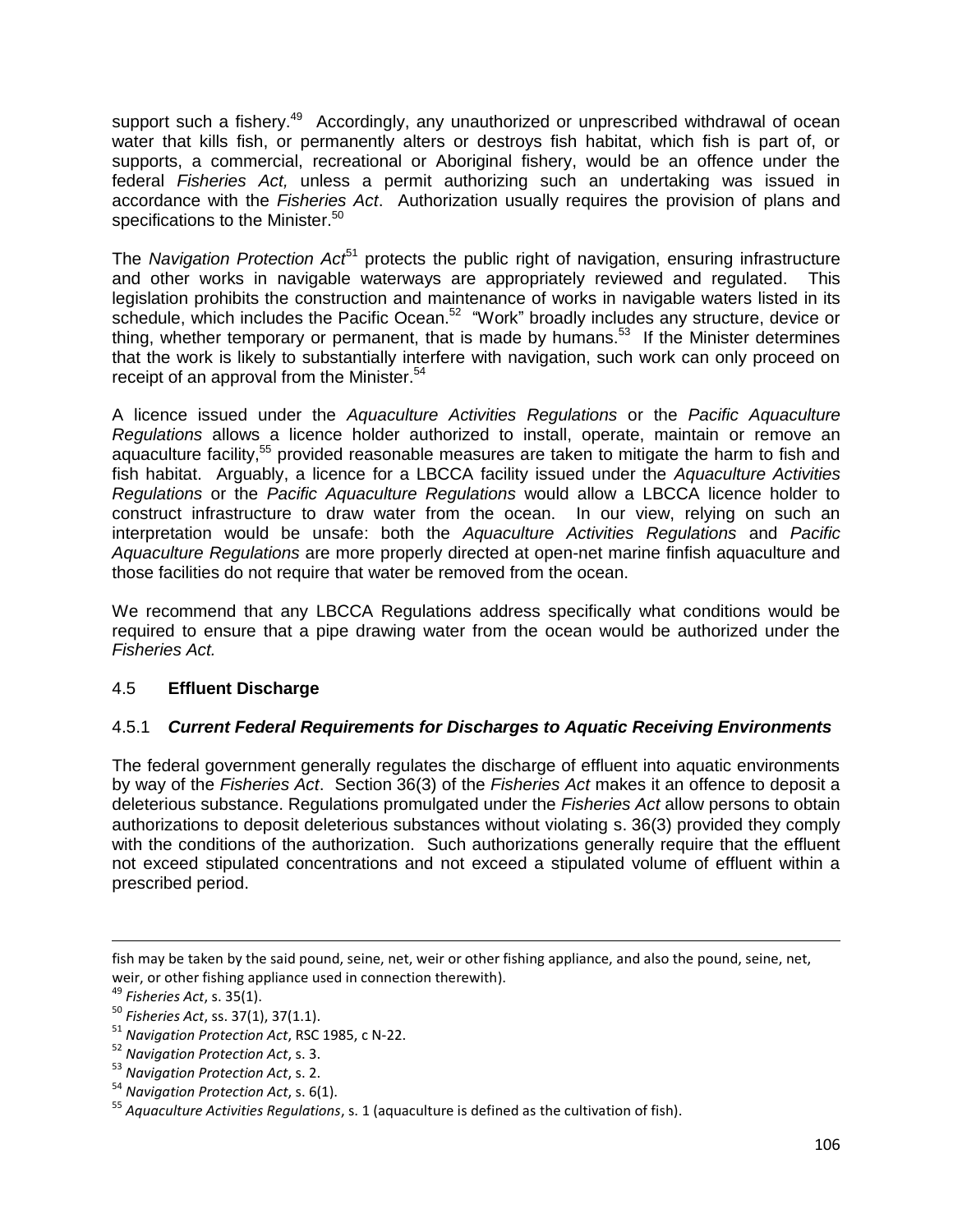The *Aquaculture Activities Regulations*<sup>56</sup> provide that an owner or operator of an aquaculture facility may, subject to the specified conditions, deposit a designated deleterious substance in any water or place referred to in subsection 36(3) of the *Fisheries Act*. <sup>57</sup> The following are designated deleterious substances:<sup>58</sup>

- drugs whose sale is permitted or otherwise authorized, or whose importation is not prohibited, under the *Food and Drugs Act*; 59
- pest control products that are registered, or whose use is authorized, under the Pest Control Products Act;<sup>60</sup> and
- biochemical oxygen demanding matter.

The specific conditions that permit the deposit of a designated deleterious substance include the following:

- $\bullet$  the facility must be operated under an aquaculture licence;  $61$
- reasonable measures must be taken to minimize detriment to fish and fish habitat outside the facility; $62$
- notification is required if fish morbidity or mortality is observed outside the aquaculture facility;<sup>63</sup> and
- $\bullet$  annual reports must be submitted.  $64$

It is unlikely that the provisions of the *Aquaculture Activities Regulations* would apply to LBCCA that wished to discharge effluent into either marine or freshwater environments. The *Aquaculture Activities Regulations* presume that prescribed deleterious substances will be deposited directly into open-net pens located in the ocean. LBCCA facilities would discharge effluent from a pipe after the effluent has been treated and filtered. Although treatment and filtration would reduce suspended solids and other compounds, discharge through a pipe would concentrate and localize both the quantity and contents of the effluent in a particular receiving environment. The potential environmental impacts are significantly different than deposits of substances in open-net pens in the ocean.

<sup>56</sup> *Aquaculture Activities Regulations*, SOR/2015-177.

<sup>57</sup> *Aquaculture Activities Regulations*, s. 3.

<sup>58</sup> *Aquaculture Activities Regulations*, s. 2.

<sup>59</sup> *Food and Drugs Act*, RSC 1985, c F-27.

<sup>60</sup> *Pest Control Products Act*, SC 2002, c 28.

<sup>61</sup> *Aquaculture Activities Regulations*, s. 4.

<sup>62</sup> *Aquaculture Activities Regulations*, s. 7.

<sup>63</sup> *Aquaculture Activities Regulations*, s. 13.

<sup>64</sup> *Aquaculture Activities Regulations*, s. 14.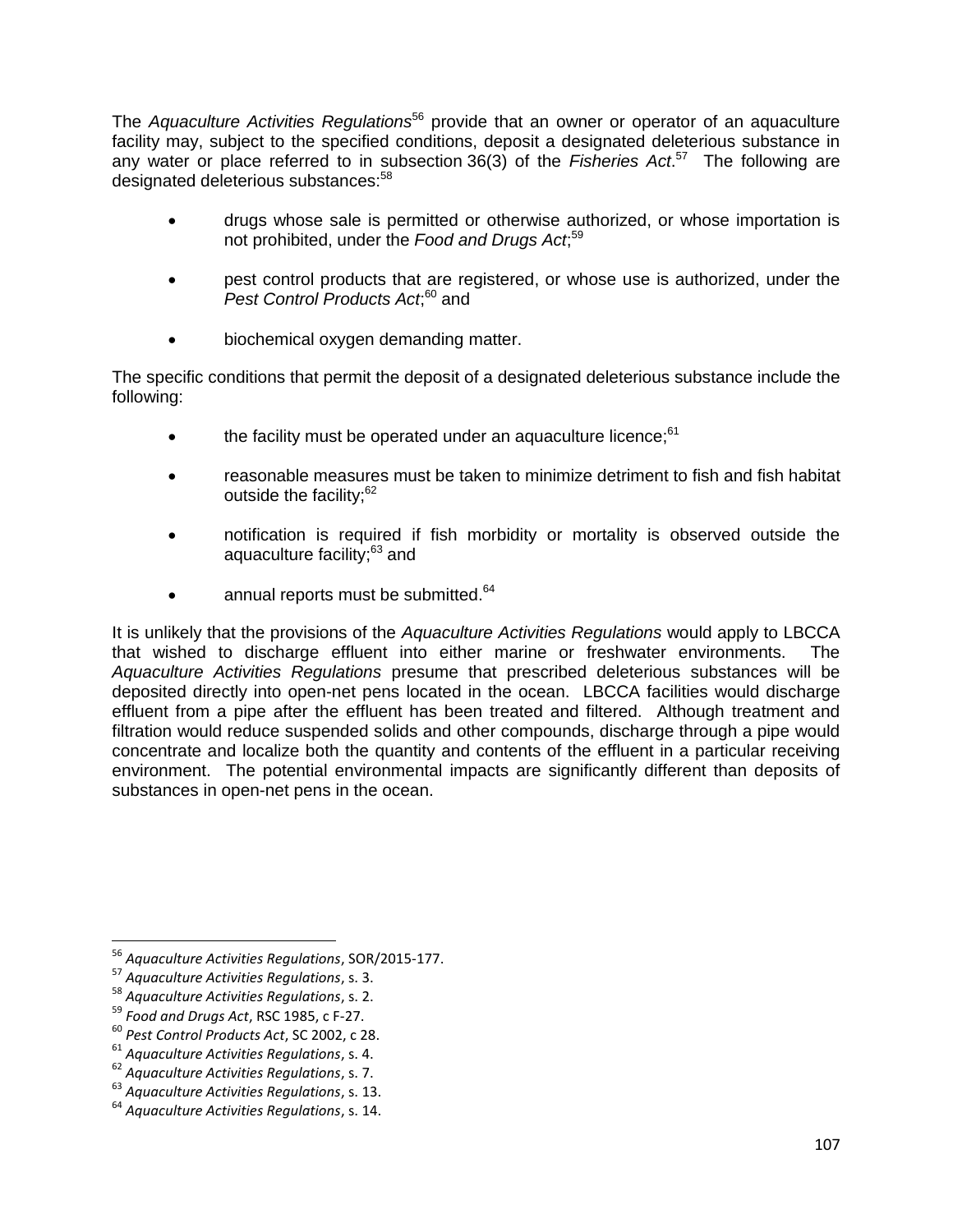The *Canadian Environmental Protection Act, 1999*<sup>65</sup> imposes requirements on toxic substances. Substances are deemed to be toxic if they enter or may enter the environment in a quantity or concentration or under conditions that:

- a) has or may have an immediate or long-term harmful effect on the environment or its biological diversity;
- b) constitutes or may constitute a danger to the environment on which life depends; or
- c) constitutes or may constitute a danger in Canada to human life or health.  $66$

Where a release occurs or there is a likelihood of a release into the environment of a substance specified on the List of Toxic Substances in Schedule 1 of the Act, any person who (i) owns or has the charge, management or control of a substance immediately before its release or its likely release into the environment, or (ii) causes or contributes to the release or increases the likelihood of the release, must report the release and take remedial measures.<sup>67</sup> In addition, the Minister is empowered to issue environmental objectives, release guidelines and codes of practice to prevent and reduce marine pollution from land-based sources.<sup>68</sup>

## 4.5.2 *Current Provincial Requirements for Discharges to Water and Land*

Under the provincial *Environmental Management Act*<sup>69</sup>, the *Waste Discharge Regulation<sup>70</sup>* defines what industries, activities and operations require authorizations to discharge or release waste to the air, water, and land. Waste is broadly defined to include effluent, which is defined as follows:<sup>71</sup>

"effluent" means a substance that is introduced into water or onto land and that

- (a) injures or is capable of injuring the health or safety of a person,
- (b) injures or is capable of injuring property or any life form,
- (c) interferes with or is capable of interfering with visibility,
- (d) interferes with or is capable of interfering with the normal conduct of business,
- (e) causes or is capable of causing material physical discomfort to a person, or
- (f) damages or is capable of damaging the environment;

<sup>65</sup> *Canadian Environmental Protection Act, 1999*, SC 1999, c 33.

<sup>66</sup> *Canadian Environmental Protection Act, 1999*, s. 64.

<sup>67</sup> *Canadian Environmental Protection Act, 1999*, s. 95.

<sup>68</sup> *Canadian Environmental Protection Act, 1999*, s. 121.

<sup>69</sup> *Environmental Management Act*, SBC 2003, c 53.

<sup>70</sup> *Waste Discharge Regulation*, BC Reg 320/2004.

<sup>71</sup> *Environmental Management Act*, s. 1(1).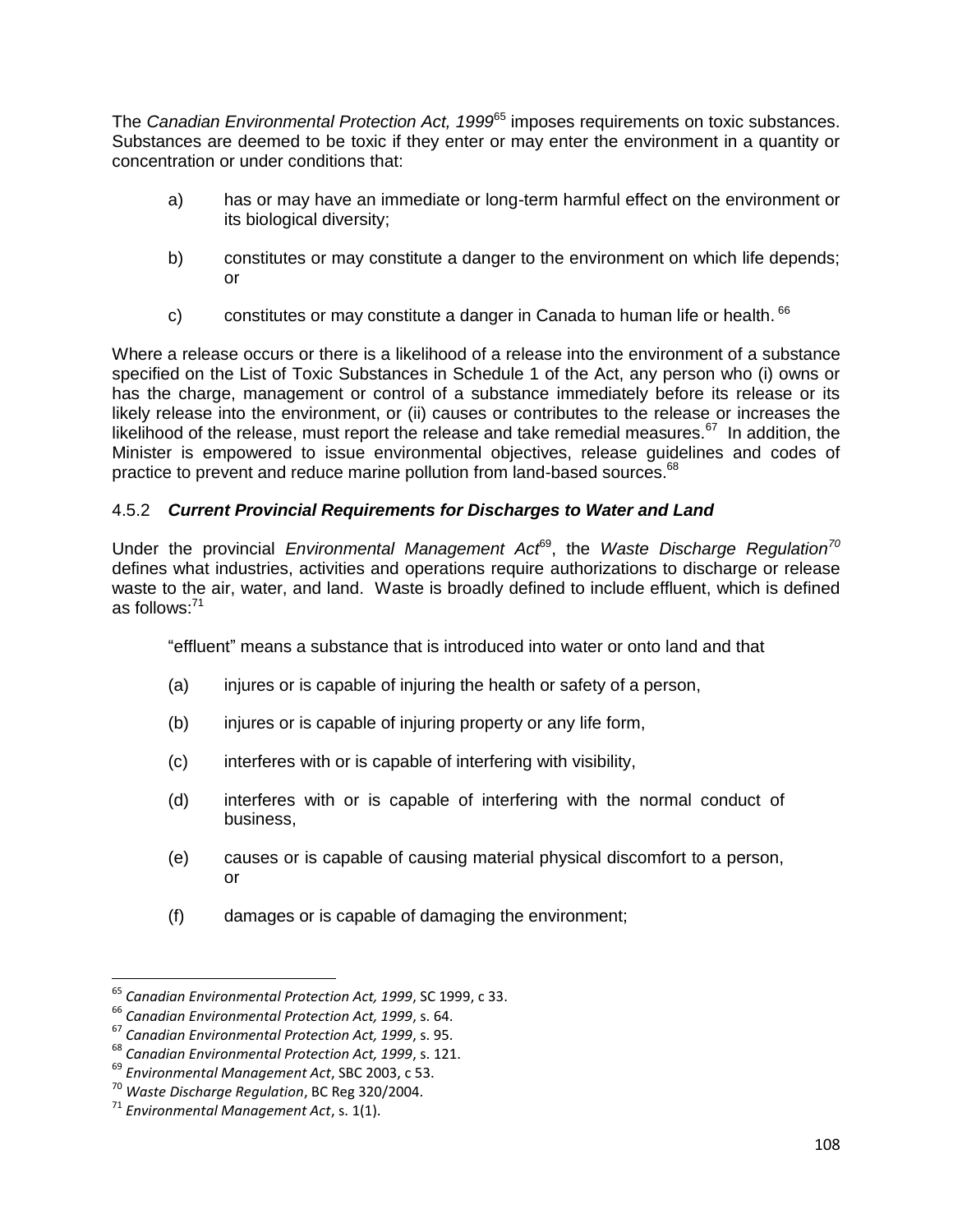Sections 6(2) and (3) of the *Environmental Management Act* state that a person must not introduce or cause or allow waste to be introduced into the environment in the course of conducting a prescribed industry, trade or business, and must not introduce or cause or allow to be introduced into the environment, waste produced by a prescribed activity or operation.<sup>72</sup> Land-based aquaculture is a prescribed industry under Schedule 2 of the *Waste Discharge Regulation*; however, there is currently no code of practice governing this industry. Accordingly, a person must not contravene ss. 6(2) and (3) unless an authorization is in place permitting the disposition of waste.<sup>73</sup> More onerous requirements will apply if the effluent falls within the definition of hazardous waste.<sup>74</sup>

Specific requirements are also outlined in the *Land-based Finfish Waste Control Regulation*. 75 These include requirements to submit a receiving water quality report in specified circumstances, $76$  a registration for exemption from the waste discharge provisions of the Environmental Management Act,<sup>77</sup> and prohibitions from discharging to surface water or ground water the following:<sup>78</sup>

- a) sand, silt, mud, solids, sludges, filter backwash, debris or other pollutants arising from treatment or control of water supply or effluent;
- b) untreated cleaning wastes such as those obtained from a vacuum or standpipe bottom drain system;
- c) accumulated solids from raceways or ponds;
- d) detergents, disinfecting agents, cleaning agents or chemicals, if the effluent does not pass a 96 hour LC20 bioassay test as defined by Environment Canada's Biological Test Method: Reference Method for Determining Acute Lethality of Effluents to Rainbow Trout; and
- e) dead fish, blood, or processing wastes.

Finally, the *Land-based Finfish Waste Control Regulation* also establishes effluent standards, which prohibit the following effluents from being discharged to the environment:<sup>79</sup>

- f) if the non-filterable residue concentration in the effluent exceeds:
	- i) 10 mg/L and the dilution ratio is less than 20 to 1, or
	- ii) 20 mg/L and the dilution ratio is 20 to 1 or greater,

<sup>72</sup> *Environmental Management Act*, ss. 6(2), (3).

<sup>73</sup> *Waste Discharge Regulation*, s. 4(8).

<sup>74</sup> *Hazardous Waste Regulation*, BC Reg 63/88, s. 1(1) (hazardous waste includes specified dangerous goods, waste oil, waste containing polycyclic aromatic hydrocarbon, and other specified wastes).

<sup>75</sup> *Land-based Finfish Waste Control Regulation*, BC Reg 68/94, s. 1 ("land-based finfish facility" means a fish hatchery, rearing pond, or other similar facility where finfish are fed, nurtured, held, maintained or reared in fresh water to reach a size for release or for market sale, but does not include a net pen facility or spawning channel).

<sup>76</sup> *Land-based Finfish Waste Control Regulation*, s. 3.

<sup>77</sup> *Land-based Finfish Waste Control Regulation*, s. 4.

<sup>78</sup> *Land-based Finfish Waste Control Regulation*, s. 7(1).

<sup>79</sup> *Land-based Finfish Waste Control Regulation*, s. 6(1).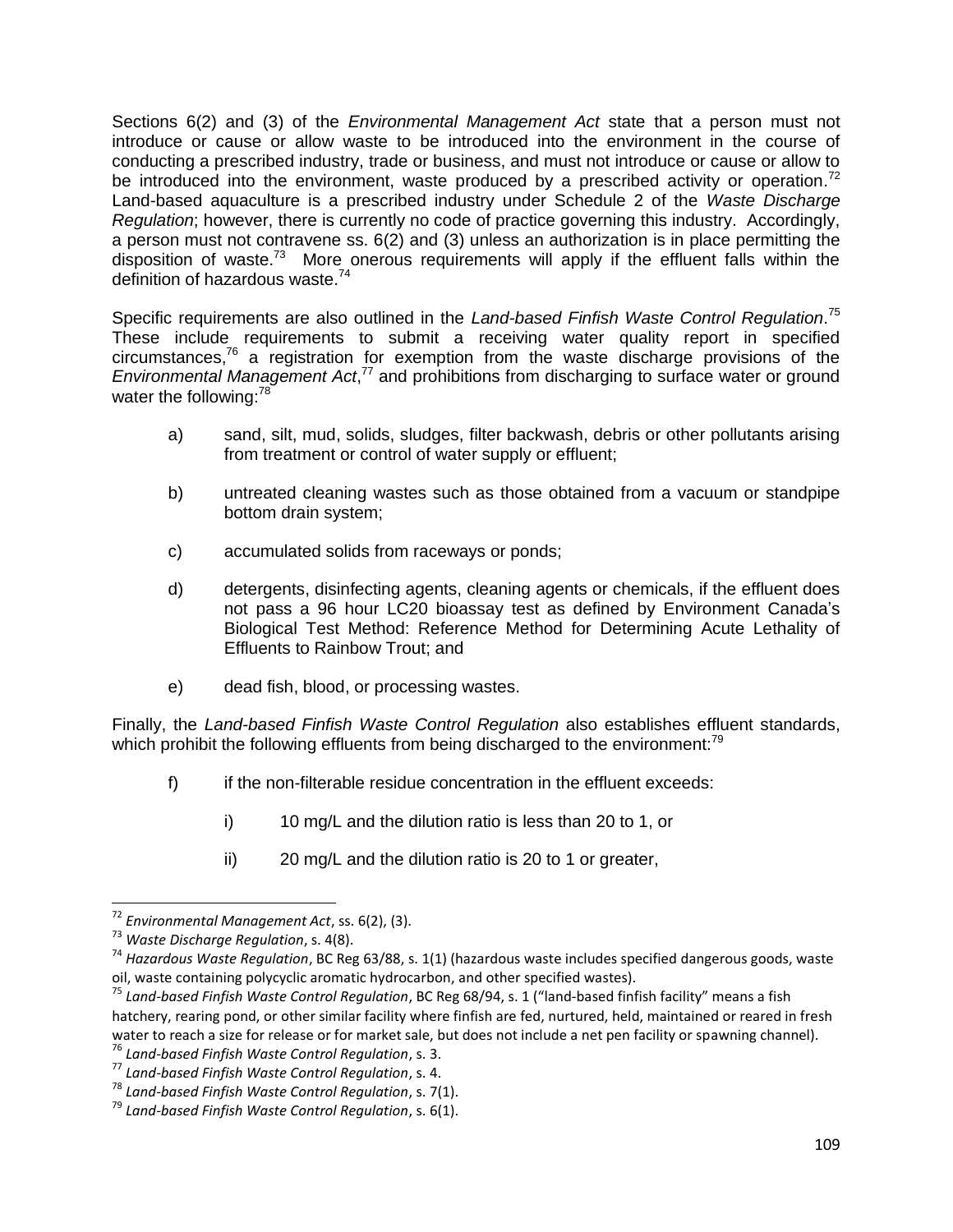- g) if the total phosphorous concentration in the effluent exceeds
	- i) 0.1 mg/L and the dilution ratio is less than 20 to 1, or
	- ii) 0.2 mg/L and the dilution ratio is 20 to 1 or greater, or
- h) if the effluent has detectable chlorine as measured by the amperometric titration method as defined by the American Public Health Association, Standard Methods 17th Edition, New York, 1989.

The *Land-based Finfish Waste Control Regulation* is likely outdated. It expressly relies on dilution as a means of addressing pollution. Such an approach is no longer considered best practice.

### 4.5.3 *Current Local Government Requirements for Discharges to Wastewater Systems*

Municipal wastewater systems in British Columbia are governed by the *Municipal Wastewater Regulation*. <sup>80</sup> This regulation establishes maximum effluent quality requirements that must not be exceeded.<sup>81</sup> Specific requirements are established for "non-domestic waste", meaning liquid waste other than domestic wastewater.<sup>82</sup> In particular, a person must not discharge nondomestic waste to a municipal wastewater facility unless such person ensures that the predischarge quality of the non-domestic waste meets the standards or is within the ranges specified in the Standard for Discharges Directed to Municipal or Industrial Effluent Treatment Works under Column 3 of Schedule 1.2 of the *Hazardous Waste Regulation*. 83

A municipality must not accept non-domestic waste to a municipal wastewater collection system unless the municipality:

- a) regulates the introduction of non-domestic waste through a source control bylaw, or equivalent measures, that provides for the pre-treatment of industrial, commercial and institutional discharges to the system, or
- b) demonstrates, by way of a study, that a source control bylaw, or equivalent measures, is not required to protect:
	- i) the wastewater facility that receives and processes the municipal wastewater, or
	- ii) the receiving environment.  $84$

#### 4.5.4 *Recommendations*

 $\overline{\phantom{a}}$ 

As the discharge of effluent into the environment is currently governed by both the federal and provincial governments, we recommend that specific effluent regulations be drafted by both levels of government that would apply specifically for LBCCA facilities and their effluent discharges – be they onto the land or water. We also recommend the application of existing

<sup>80</sup> *Municipal Wastewater Regulation*, BC Reg 87/2012.

<sup>81</sup> *Municipal Wastewater Regulation*, s. 3.

<sup>82</sup> *Municipal Wastewater Regulation*, s. 7(1).

<sup>83</sup> *Municipal Wastewater Regulation*, s. 7(2).

<sup>84</sup> *Municipal Wastewater Regulation*, s. 7(3).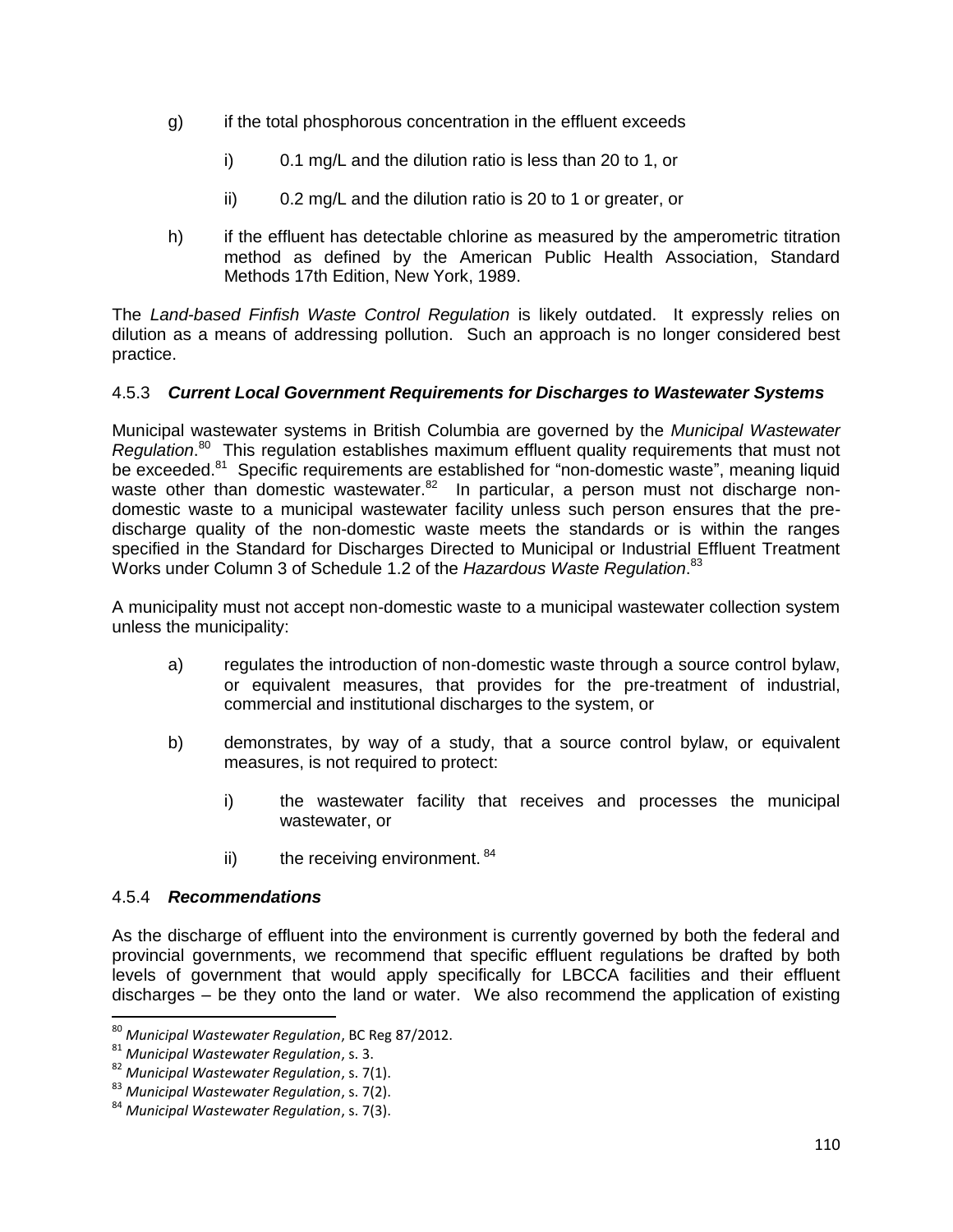provisions under the *Canadian Environmental Protection Act, 1999* should be considered as means to regulate the discharge into the environment of substances from the activities of LBCCA facilities – for example:

- inclusion of substances that meet the definition of toxic substances onto the List of Toxic Substances in Schedule 1 of the Act;
- issuance of environmental objectives, release guidelines and codes of practice to prevent and reduce marine pollution from land-based sources; and
- requirements for disposal of substances at sea that aim to protect the marine environment.

We also recommend that specific effluent standards developed for LBCCA facilities should also be considered in reviewing the existing maximum effluent quality standards for municipal wastewater system, recognizing, however, the importance of maintaining strong minimum standards to protect local communities and ecosystems.

### 4.6 **Sourcing and Moving Finfish Stock**

Marine open-net pen finfish farms are required to adhere to strict requirements when importing eggs or brood stock or transferring stock from one location to another. Those requirements should be examined for their application to LBCCA. In most instances, those standards in place are there to ensure the protection of wild populations from disease**.** 

### 4.6.1 *Importation of Salmon Eggs and Brood Stock*

CFIA is mandated to safeguard Canada's food, animals, and plants and to protect public health. The CFIA National Aquatic Animal Health Program ("**NAAHP**") regulates the import of all aquatic animals into Canada primarily by way of the *Health of Animals Act* and the accompanying *Health of Animals Regulations*. 85

Import requirements differ based on the susceptibility of the aquatic animal species to Canada's diseases of concerns. Susceptible species of aquatic animals are listed in Schedule III of the Health of Animals Regulations.<sup>86</sup> Imports of susceptible aquatic animals require an Aquatic Animal Health Import Permit for entry into Canada.<sup>87</sup>

<sup>85</sup> *Health of Animals Act*, SC 1990, c 21, s. 2(1) (animal includes an embryo and a fertilized egg or ovum); *Health of Animals Regulations*, CRC, c 296, ss. 192, 193 (imports of susceptible aquatic animals to be used as pets or for personal use do not require an Aquatic Animal Health Import Permit);

In accordance with its responsibilities as a member of the World Trade Organization, Canada implemented the NAAHP as a co-delivered program between the CFIA, the lead regulatory and administrative authority, and the Department of Fisheries and Oceans, responsible for providing the diagnostic testing, research, and scientific advice to support the program. Specific infectious disease agents affecting fish are covered under the NAAHP (Fisheries and Oceans Canada, National Aquatic Animal Health Program, online: <http://www.dfompo.gc.ca/science/aah-saa/naahp-pnsas-eng.html>).

<sup>86</sup> *Health of Animals Regulations*, CRC, c 296; susceptible species of aquatic animals are also listed on CFIA website, online: [<http://www.inspection.gc.ca/animals/aquatic-animals/diseases/susceptible](http://www.inspection.gc.ca/animals/aquatic-animals/diseases/susceptible-species/eng/1327162574928/1327162766981)[species/eng/1327162574928/1327162766981>](http://www.inspection.gc.ca/animals/aquatic-animals/diseases/susceptible-species/eng/1327162574928/1327162766981).

<sup>87</sup> *Health of Animals Regulations*, ss. 160(1.1), 191.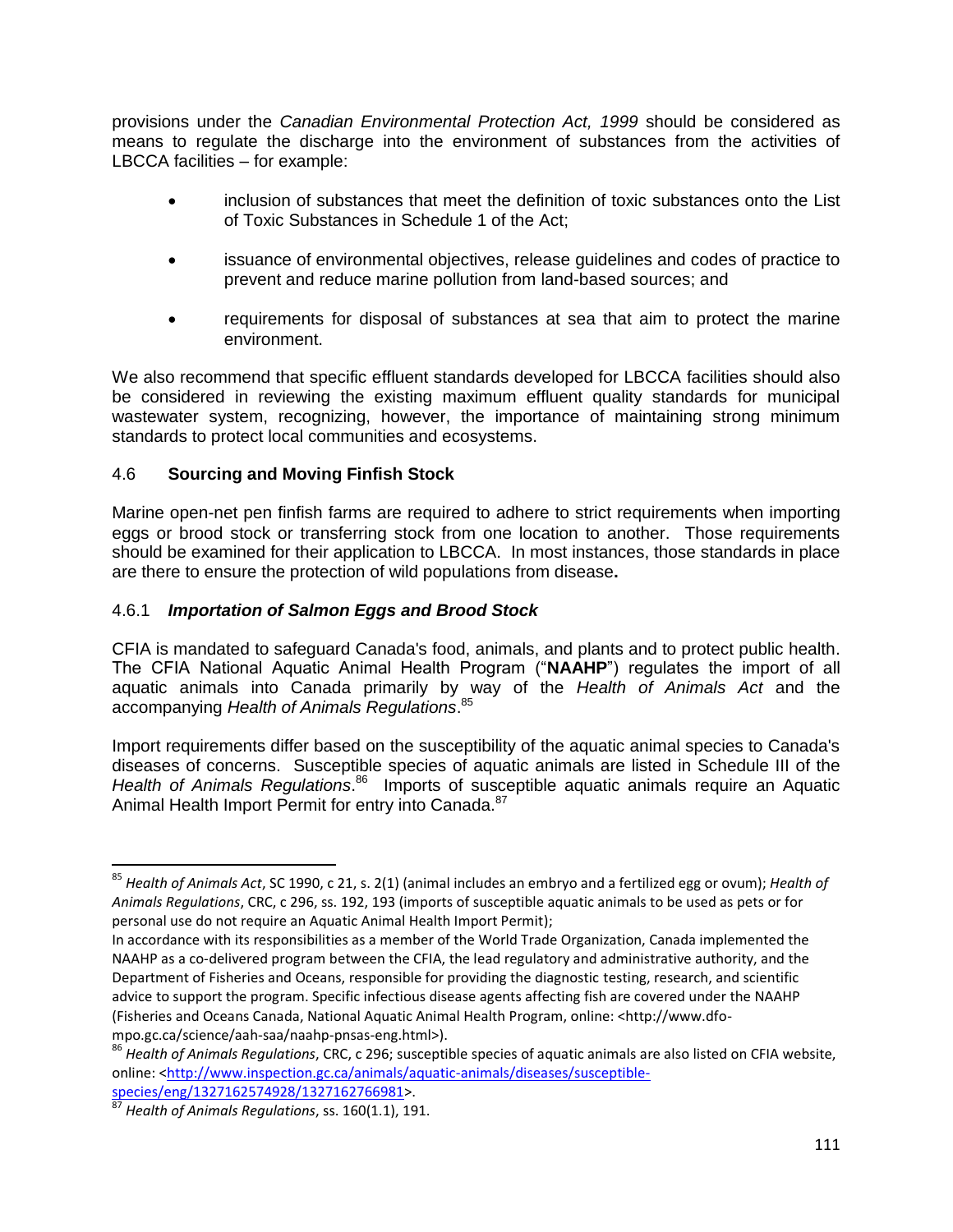Import permits contain specific requirements based on the disease risks associated with the aquatic animal, the origin, the commodity type, and the end use of the aquatic animals in Canada and must contain such conditions as are necessary to prevent the introduction of communicable disease into Canada or into any other country from Canada and the spread of communicable disease within Canada.<sup>88</sup> Aquatic animals not listed on Schedule III may only be imported if accompanied by a document that includes information on the exporter, importer, taxonomic name and life stage of the aquatic animal, country in which the aquatic animal was born, and whether it was born in captivity or in the wild.<sup>89</sup>

Notably, the Minister is required to issue an import permit if the Minister is satisfied that, to the best of the Minister's knowledge and belief, the activity for which the permit or licence is issued would not, or would not be likely to, result in the introduction into Canada, the introduction into another country from Canada or the spread within Canada, of a vector, disease or toxic substance.<sup>90</sup>

Imported susceptible aquatic animals require export health certification or other documentation from the country of origin to ensure that the aquatic animals imported into Canada meet Canadian aquatic animal health requirements. Pursuant to the NAAHP, Canada requires health certification of fish and seafood exports free of pathogens of international importance from countries wishing to export fish and seafood to Canada. This is intended to protect Canada from the introduction of pathogens into the country. The CFIA has developed a list of reportable and notifiable pathogens affecting aquatic animals for Canada;<sup>91</sup> some of the listed aquatic pathogens are endemic throughout Canada, while others only occur regionally or are exotic (foreign) to Canada.

Notably, the Minister is also empowered to designate a country or part of a country as being free of a disease or as posing a negligible risk for a disease – the availability of such a designation is based on prescribed criteria, including: the prevalence of the disease; the time since the most recent outbreak of the disease; the disease surveillance programs in effect; the measures taken to prevent the introduction or spread of the disease; and the natural barriers to the movement of the disease. $92$ 

We recommend that as part of the development of a regime regulating LBCCA, the federal government review the requirements of s. 160(1.1) of the *Health of Animals Regulations* for their applicability to LBCCA facilities. A risk assessment should be conducted to determine if LBCCA have protective measures to satisfy the Minister that eggs or brood stock could be imported into Canada such that they would not result in the spread within Canada, of a vector, disease or toxic substance. We also recommend that if the requirements of s. 160(1.1) were relaxed, that movement from LBCCA facilities to non-LBCCA facilities be prohibited and that prohibition be strictly enforced.

Similarly, we recommend that the federal government review Minister's ability to be satisfied that imports from specific countries pose a negligible risk to the spread of disease when the

<sup>88</sup> *Health of Animals Regulations*, s. 160(2)(b); Canadian Food Inspection Agency, *Aquatic Animal Imports*, online: [<http://www.inspection.gc.ca/animals/aquatic-animals/imports/eng/1299156741470/1320599337624>](http://www.inspection.gc.ca/animals/aquatic-animals/imports/eng/1299156741470/1320599337624).

<sup>89</sup> *Health of Animals Regulations*, s. 194.

<sup>90</sup> *Health of Animals Regulations*, s. 160(1.1).

<sup>91</sup> Canadian Food Inspection Agency, *Aquatic Animal Diseases*, online: [<http://www.inspection.gc.ca/animals/aquatic-animals/diseases/eng/1299156296625/1320599059508>](http://www.inspection.gc.ca/animals/aquatic-animals/diseases/eng/1299156296625/1320599059508).

<sup>92</sup> *Health of Animals Regulations*, ss. 7(1), (1.1).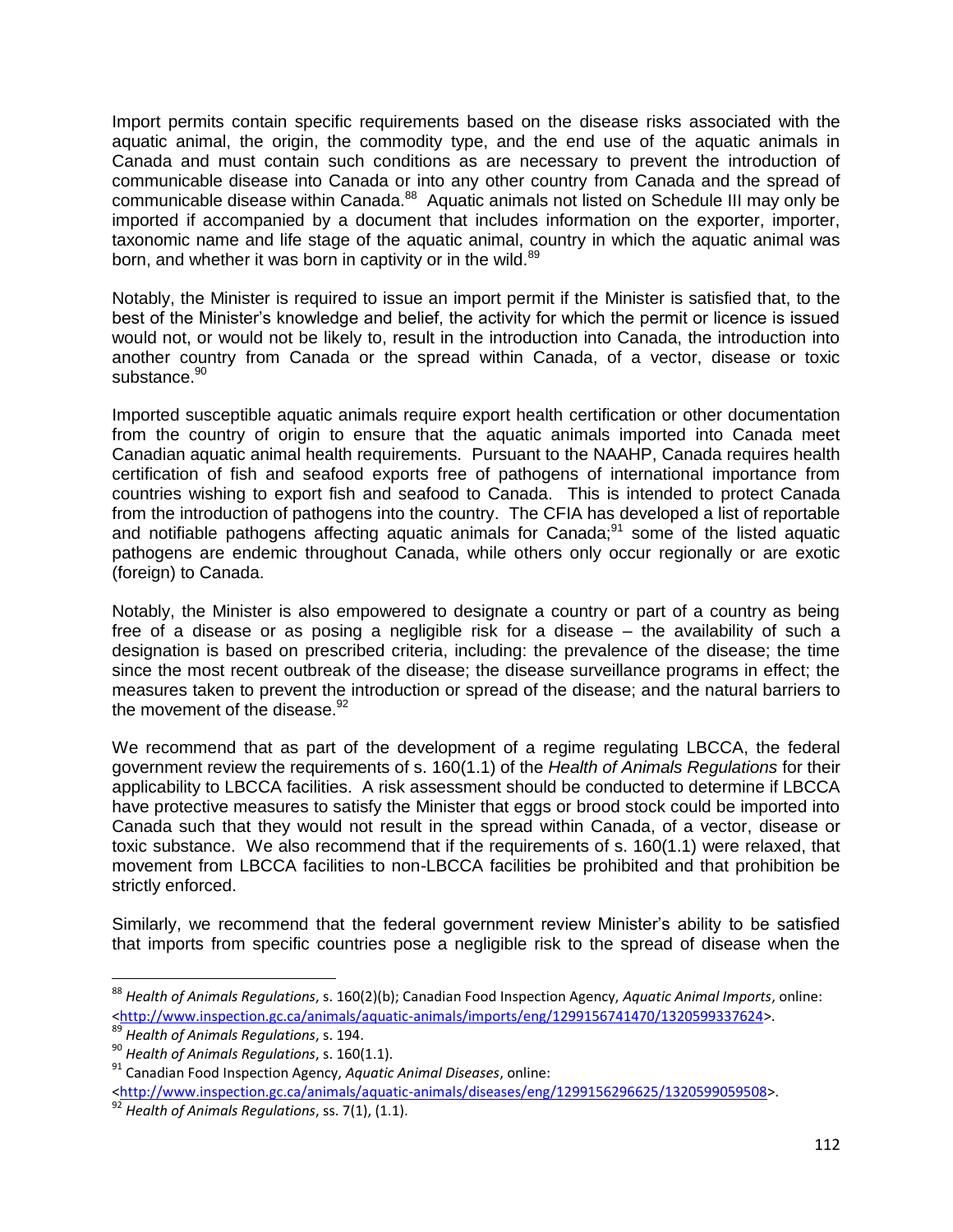eggs are to be imported to a LBCCA facility. Again, we recommend that if such standards were relaxed for LBCCA facilities that that movement from LBCCA facilities to non-LBCCA facilities be prohibited and that prohibition be strictly enforced.

### 4.6.2 *Introductions and Transfers*

The *Health of Animals Act, SC 1990, c 2* governs the introductions and transfer of aquatic animals. Under the *Health of Animals Act* the Canadian Food Inspection Agency ("**CFIA**") implements the National Aquatic Animal Health Program ("**NAAHP**"). Under the NAAHP, CFIA has a federal leadership role in managing the disease risks associated with movements of aquatic animals. Previously DFO carried out this function. We recommend that as part of its review of the finfish aquaculture regime, the federal government consider if CFIA is the appropriate agency for overseeing the introduction and transfers of aquatic species. The risks identified with by Mr. Justice Cohen with respect to DFO holding a dual mandate to promote and regulate aquaculture may apply to CFIA's role in regulating the introductions and transfers of finfish species and the promotion of the food industry.

Under the NAAHP, Introductions and Transfers Committees operate in each province and territory to oversee introductions and transfers of finfish. Introductions and transfers of finfish can be granted as part of a licence for a finfish aquaculture facility issued under the *Pacific Aquaculture Regulations* or as a separate licence approved by the Introductions and Transfer Committee for a specific transfer. Licences to introduce or transfer finfish must comply with s. 56 of the *Fishery (General) Regulations.* 

In making decisions regarding introductions and transfers of finfish the Introductions and Transfers Committee must consider the risk posed by disease or disease agents associated with the finfish to be transferred or introduced. When doing so, each Introduction and Transfer Committee follows the *National Code on the Introductions and Transfers of Aquatic Organisms*  (the "**Code**")*.* Each Introductions and Transfers Committee also considers the origin and destination of the finfish to be transferred. Transfers and introductions may be restricted from zones within a province (BC for example has nine salmonid transfer zones) or from countries where disease agents or diseases are known to be present.

Under the Code, Introduction and Transfer Committees identify the hazards associated with a transfer, assess what mitigations measures are in place to address the risk, or probability, that the identified hazards will materialize. LBCCA facilities, by being on land and by being closed containment facilities provide mitigation measures and protections from the spread of disease that open-net pen finfish aquaculture do not provide. As the Code was largely developed for open-net pen finfish aquaculture, we recommend that the Code be reviewed and specific conditions for licencing transfers and introductions of finfish species to or between LBCCA be developed. We further recommend that such a reconsideration of the Code take place during the environmental assessment for the initial LBCCA facilities as the environmental assessment process provides an important opportunity to assess potential risks and impacts. The environmental assessment process could determine that the mitigation measures provided by LBCCA facilities are significantly stronger than those provided by open-net pen facilities such that the conditions for introductions and transfers for LBCCA should be relaxed. The environmental assessment process may also determine that a wider range of introductions and transfers may be permitted as part of the licence for a LBCCA operator whether or not that operator is operating in an Approved Facility or independently.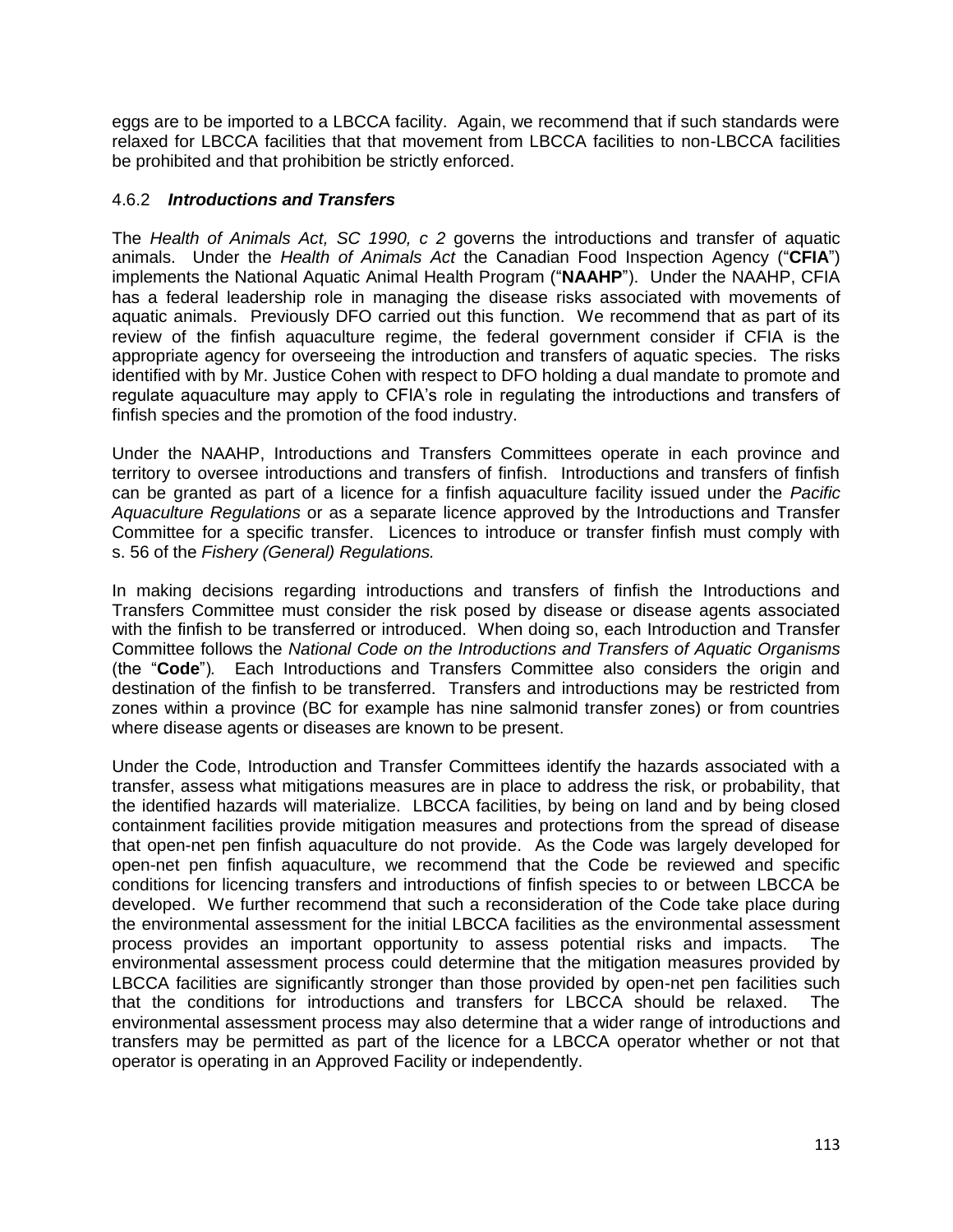## 4.7 **Administration of Medicines, Therapeutants and Pesticides**

The administration the medicines, therapeutants and pesticides for open-net pen aquaculture is regulated under various pieces of legislation, including, the *Health of Animals Act, Food and Drugs Act* and the *Canadian Environmental Protection Act.* 

With respect to the administration of medicines, therapeutants and pesticides to ensure the health of the finfish species being reared, we do not recommend any changes to their application with respect to LBCCA.

We do recommend that provisions related to environmental protection should be reviewed in light of the requirements discussed above related to the discharge of effluent.

### 4.8 **Regulatory Efficiency**

LBCCA will engage numerous agencies across two levels of government. The regulation of the open-net marine finfish aquaculture is extremely complex. Many of those same complexities are present for LBCCA and some others are introduced such as water supply and effluent discharge. That regulatory complexity is a barrier for entry to industry and will slow the development of LBCCA in BC.

We recommend that LBCCA Regulations be drafted such that they coordinate matters within federal and provincial jurisdiction. This will be particularly important for water use and effluent discharge.

We also recommend that the licencing process be coordinated through one federal agency, preferably DFO.

#### **5.0 Summary of Recommendations**

Based on the analysis above we provide the following recommendations.

#### 5.1 **Jurisdiction and Regulation**

To ensure that constitutional jurisdiction is respected and coordinated effectively we make the following recommendations:

- To ensure the protection of fisheries and oceans, the federal government, through DFO, should be the lead regulator for LBCCA. The Aquaculture Management Directorate within DFO should be reviewed to determine if it is adequate for that task.
- To respect the constitutional division of powers, and as a means of effecting Mr. Justice Cohen's recommendation to split the mandate to protect fisheries and oceans from the mandate to promote aquaculture, the regulation of commercial aspects of the industry of aquaculture that are not squarely related to the federal mandate to protect fisheries and oceans should reside with the province.
- The promotion of international trade in both ocean-based aquaculture and LBCCA should be placed with a federal agency outside of DFO.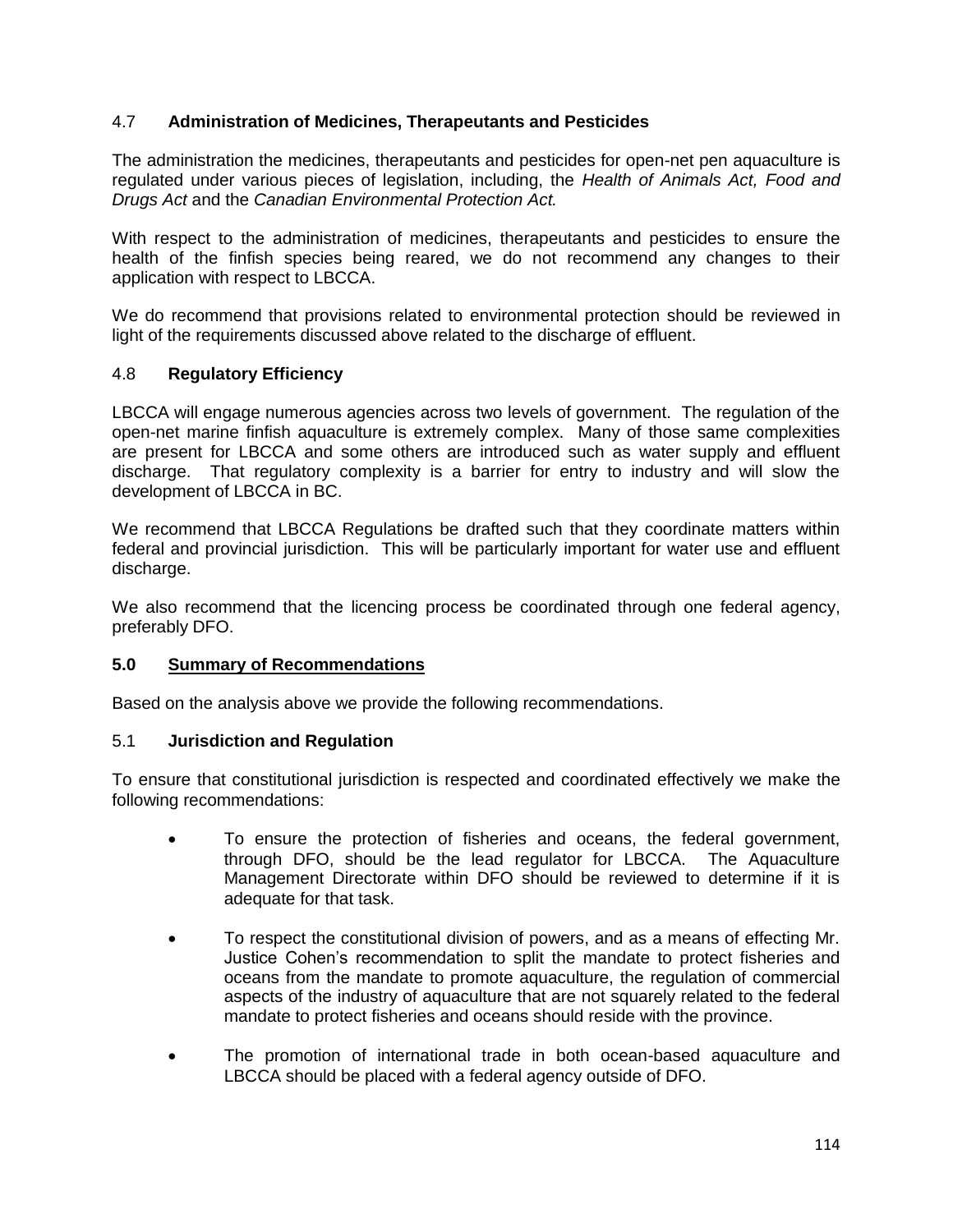- The coordination of federal and provincial jurisdiction and alignment of policy on LBCCA should be effected through an federal-provincial agreement on LBCCA that addresses, among other things, licensing fees, taxation, siting requirements and environmental regulation and the use of medicines and other therapeutants.
- To confirm and give effect to the federal government's lead role as the regulator for all forms of finfish aquaculture, s. 2 of the *Fisheries Act*, RSC 1985, c F-14 should be amended to ensure that all finfish aquaculture operations are included in the definition of "fishery".
- The federal government should promulgate regulations under the *Fisheries Act*  for the regulation of LBCCA. Those regulation could either be stand-alone regulations or part of regulations effecting the regulation of ocean-based finfish aquaculture and its transition to land. Those LBCCA Regulations should be the primary regulations for LBCCA and should provide for the coordination of issues under provincial jurisdiction, such as environmental regulation, to ensure regulatory certainty, effectiveness and efficiency.
- Section. 43 of the *Fisheries Act* be amended to give the Minister power to promulgate regulations specific to LBCCA.

## 5.2 **Environmental Assessment and Licencing**

To ensure that environmental impacts are mitigated and the LBCCA industry is appropriately licenced, we make the following recommendations:

- All LBCCA facilities should be subject to both federal and provincial environmental assessment on a transitional basis.
- The federal and provincial governments should come to an agreement on a process for coordinating the environmental assessment of LBCCA facilities so that each level of government can assess potential environmental impacts under its respective heads of power.
- Both the provincial and federal governments should commit to reviewing the need for environmental assessment as the industry matures at intervals of 5, 7, and 10 years.
- LBCCA Regulations should be promulgated that allow for the licensing of Approved Facility Licensees, Tenant Operators, and Independent Operators who conduct finfish aquaculture in their own LBCCA facilities.
- The LBCCA Regulations should allow Approved Facility Licensees to:
	- (i) operate an Approved Facility up to maximum water usage and effluent discharge volumes, provided the appropriate environmental protections are followed;
	- (ii) construct and operate infrastructure for water intake and effluent discharge under prescribed conditions;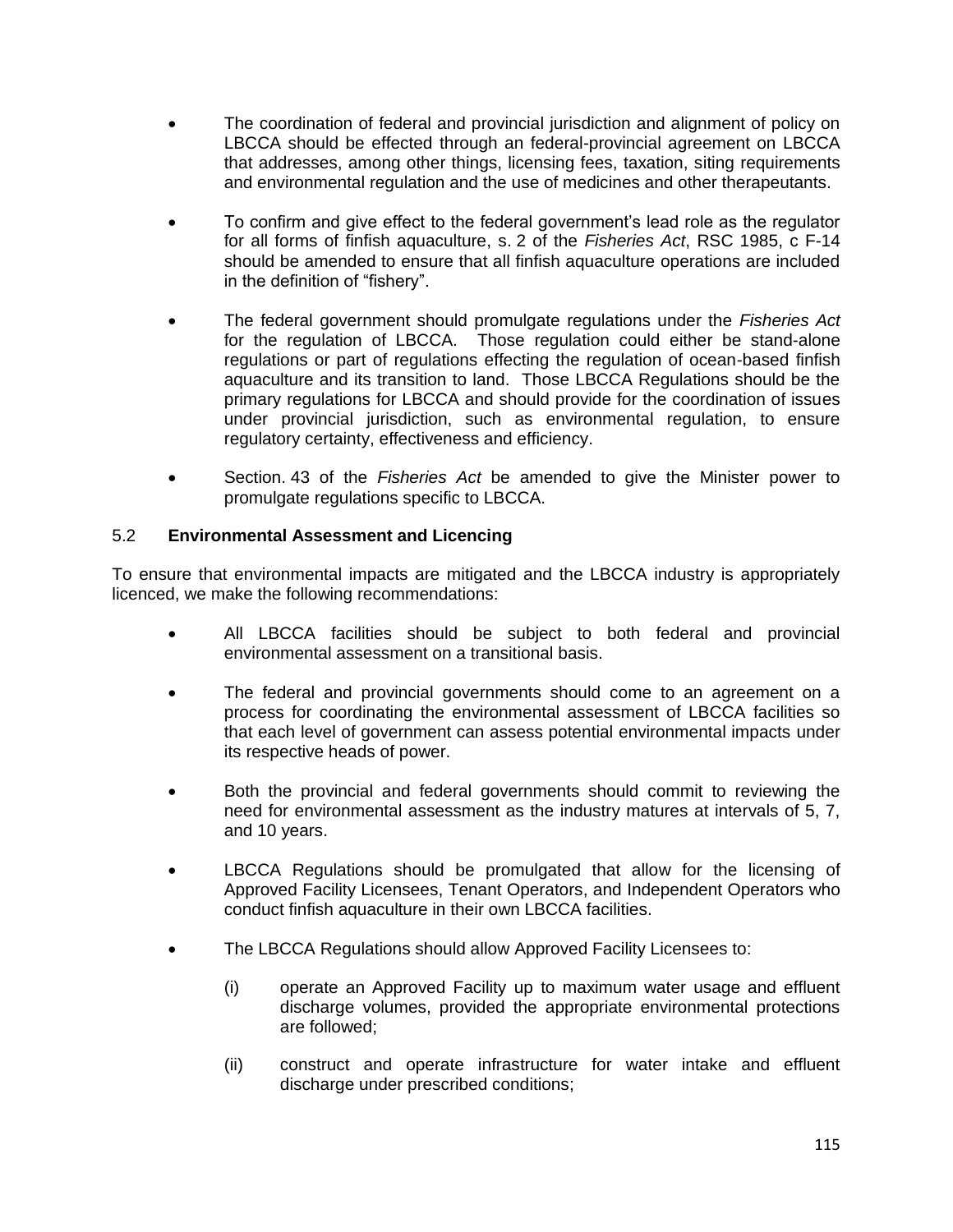- (iii) host aquaculture operations for multiple Tenant Operators in one Approved Facility in a manner that allows Approved Facility Licensees to scale up production in an Approved Facility;
- (iv) host aquaculture operations that raise different species in one Approved Facility under prescribed conditions; and
- (v) comply with a health management plan for the Approved Facility that ensures health, safety and environmental protection for various species raised in the Approved Facility.

#### 5.3 **Water Supply**

To ensure that the supply of both freshwater and saline water is managed effectively we make the following recommendations:

- We recommend that the *Water Sustainability Fees, Rentals and Charges Tariff Regulation,* BC Reg 37/2016 be amended to clarify what rate will apply to all LBCCA facilities. The province should consider maintaining a low a rate as possible for LBCCA to support its growth.
- To support a transition to LBCCA, Approved Facilities should not be required to pay the full annual rental amount until they are at full capacity.
- To provide time for Approved Facilities to reach full production capacity, the WSA should be amended so that Approved Facilities are not required to put their full water allotment under their licence to beneficial use for 15 years.
- To ensure a high precedence of water diversion rights, LBCCA use of water should be classified as "waterworks purpose", "irrigation purpose," or be given its own water use purpose, which would be ranked above "irrigation purpose".
- To streamline the application process for a LBCCA facility wishing to acquire all approvals necessary for obtaining necessary freshwater, FLNRO and DFO should work together to provide guidance with respect to the approvals necessary for LBCCA to use freshwater.
- To minimize the risks of contamination to aquifers and hydraulically connected surface water bodies, the WSA should be amended to clarify that regulatory requirements that apply to drilling activities, well installations, and closures also apply to wells drilled on the foreshore, including for the purposes of sourcing saline water for LBCCA facilities, or new provisions specific to foreshore wells be drafted.
- So that the findings of socio-economic and environmental studies can guide the approved location of wells, well depths, withdrawal rates, and other related matters, DFO should provide guidance for these studies to be carried out before a well may be drilled on the foreshore. This guidance should be developed jointly by DFO and FLNRO.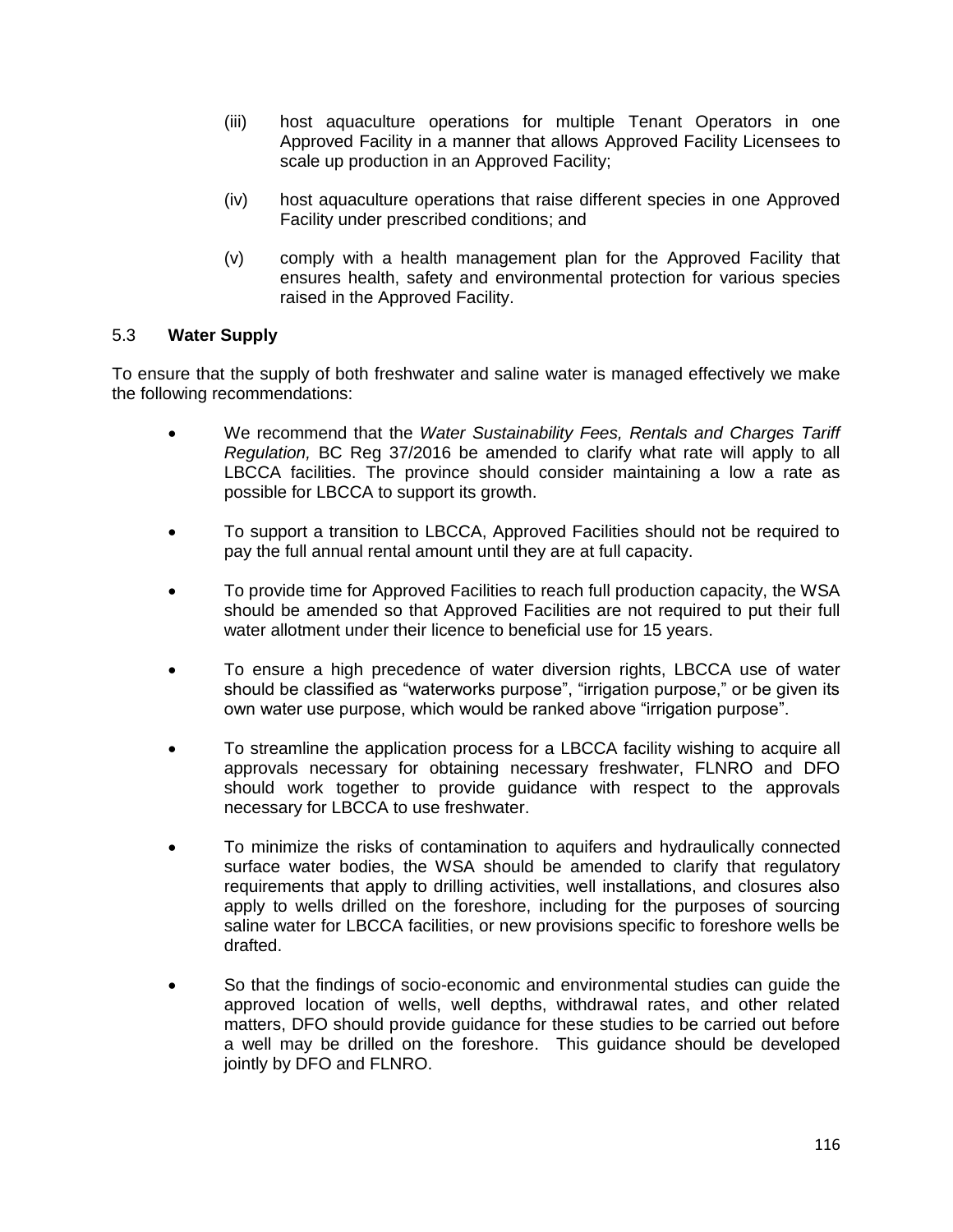- To clarify whether the WSA regime is applicable to deep saline groundwater not used for an oil and gas purpose, the WSA should be amended so that the use of deep saline water for LBCCA facilities not drawing water from foreshore wells is given the same treatment under the WSA as the use of deep saline waters for oil and gas purposes. In the alternative, the WSA should be amended to include specific provisions to address the use of deep saline groundwater and the construction of related infrastructure when it is required for LBCCA facilities.
- To clarify the application of the federal Fisheries Act, DFO should prepare guidance on when the use of deep saline groundwater may trigger the need for an authorization under the Fisheries Act.
- To ensure a LBCCA licence holder is permitted to construct infrastructure to draw water from the ocean, any LBCCA Regulations should address specifically what conditions would be required to ensure that a pipe drawing water from the ocean would be authorized under the Fisheries Act.

## 5.4 **Effluent Discharge**

To ensure that effluent is appropriately managed we make the following recommendations:

- As the discharge of effluent into the environment is currently governed by both the federal and provincial levels of government, specific effluent regulations should be drafted by both levels of government that would apply specifically for LBCCA facilities and their effluent discharges – be they onto the land or water.
- The application of existing provisions under the *Canadian Environmental Protection Act*, *1999* should be considered as means to uniformly regulate the discharge into the environment of substances from the activities of LBCCA facilities.
- Specific effluent standards developed for LBCCA Facilities should also be considered in reviewing the existing maximum effluent quality standards for municipal wastewater system, recognizing, however, the importance of maintaining strong minimum standards to protect local communities and ecosystems.

### 5.5 **Sourcing and Moving Finfish Stock**

To ensure that finfish stock for LBCCA facilities is available without jeopardising the health of wild fish populations we make the following recommendations:

- To ensure the National Code on the Introductions and Transfers of Aquatic Organisms, which was largely developed for open-net pen finfish aquaculture, is appropriate for LBCCA, that Code should be reviewed and specific conditions for licencing transfers and introductions of finfish species to or between LBCCA should be developed. The environmental assessment process should be used to inform any review or revision of that Code to address issues specific to LBCCA.
- As part of the development of a regime regulating LBCCA, the federal government review the requirements of s. 160(1.1) of the *Health of Animals*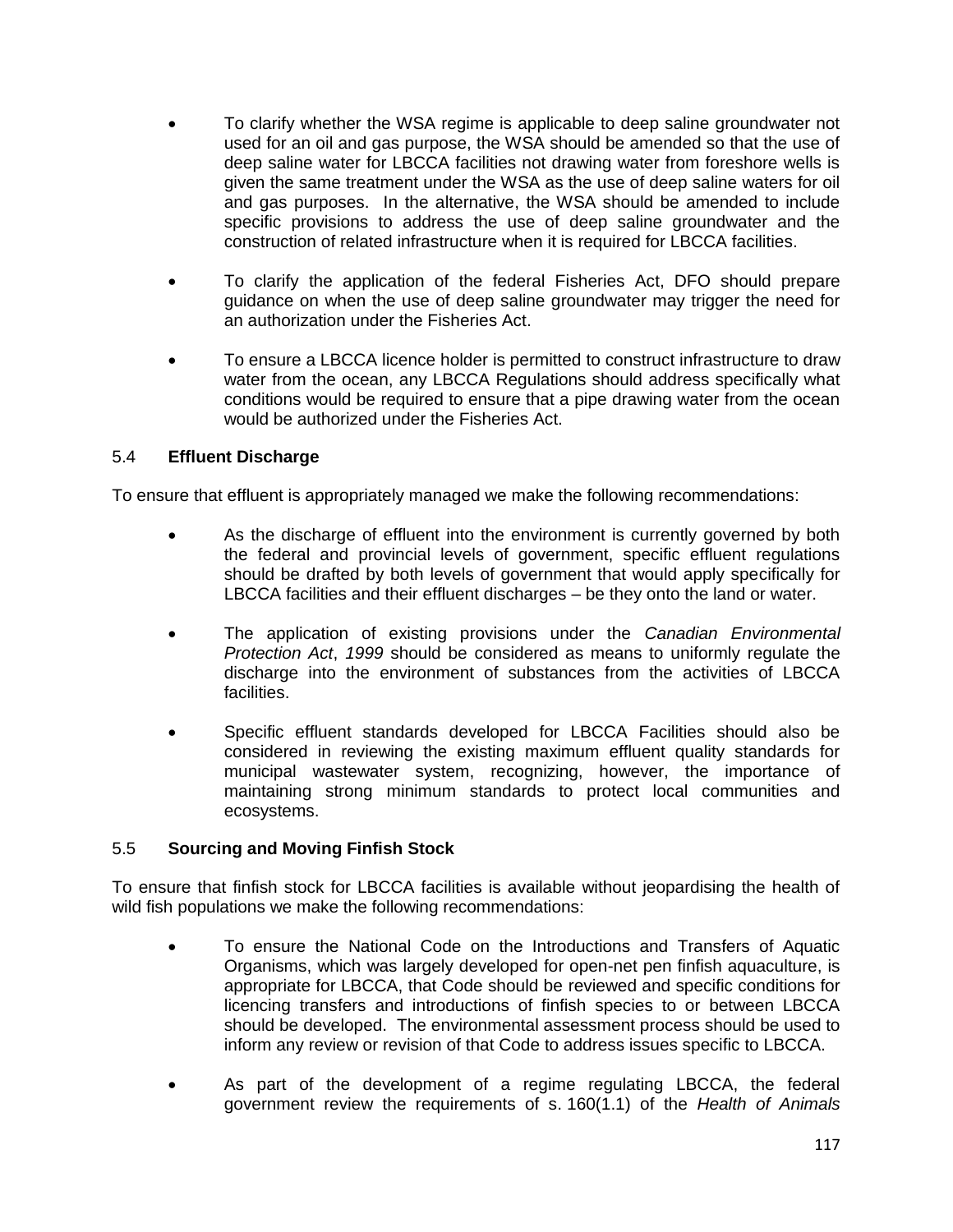*Regulations* for their applicability to LBCCA facilities. A risk assessment should be conducted to determine if LBCCA have protective measures to satisfy the Minister that eggs or brood stock could be imported into Canada such that they would not result in the spread within Canada, of a vector, disease or toxic substance.

- If the requirements of s. 160(1.1) were relaxed, that movement from LBCCA facilities to non-LBCCA facilities be prohibited and that prohibition be strictly enforced.
- The federal government review the Minister's ability to be satisfied that imports from specific countries pose a negligible risk to the spread of disease when the eggs are to be imported to a LBCCA facility.
- If such standards were relaxed for LBCCA facilities that that movement from LBCCA facilities to non-LBCCA facilities be prohibited and that prohibition be strictly enforced.

### 5.6 **Administration of Medicines, Therapeutants and Pesticides**

To ensure that medicines, therapeutants and pesticides are used appropriately we make the following recommendations:

- There should not be any changes to the application of the regulations with respect to the administration of medicines, therapeutants, and pesticides.
- Provisions related to environmental protection should be reviewed to determine if they are applicable to LBCCA facilities.

### 5.7 **Regulatory Efficiency**

To ensure regulatory efficiency, we make the following recommendations:

- To ensure efficiency across two levels of government, the LBCCA Regulations should be drafted such that they coordinate matters within federal and provincial jurisdiction.
- The licensing process should be coordinated through one federal agency, preferably DFO.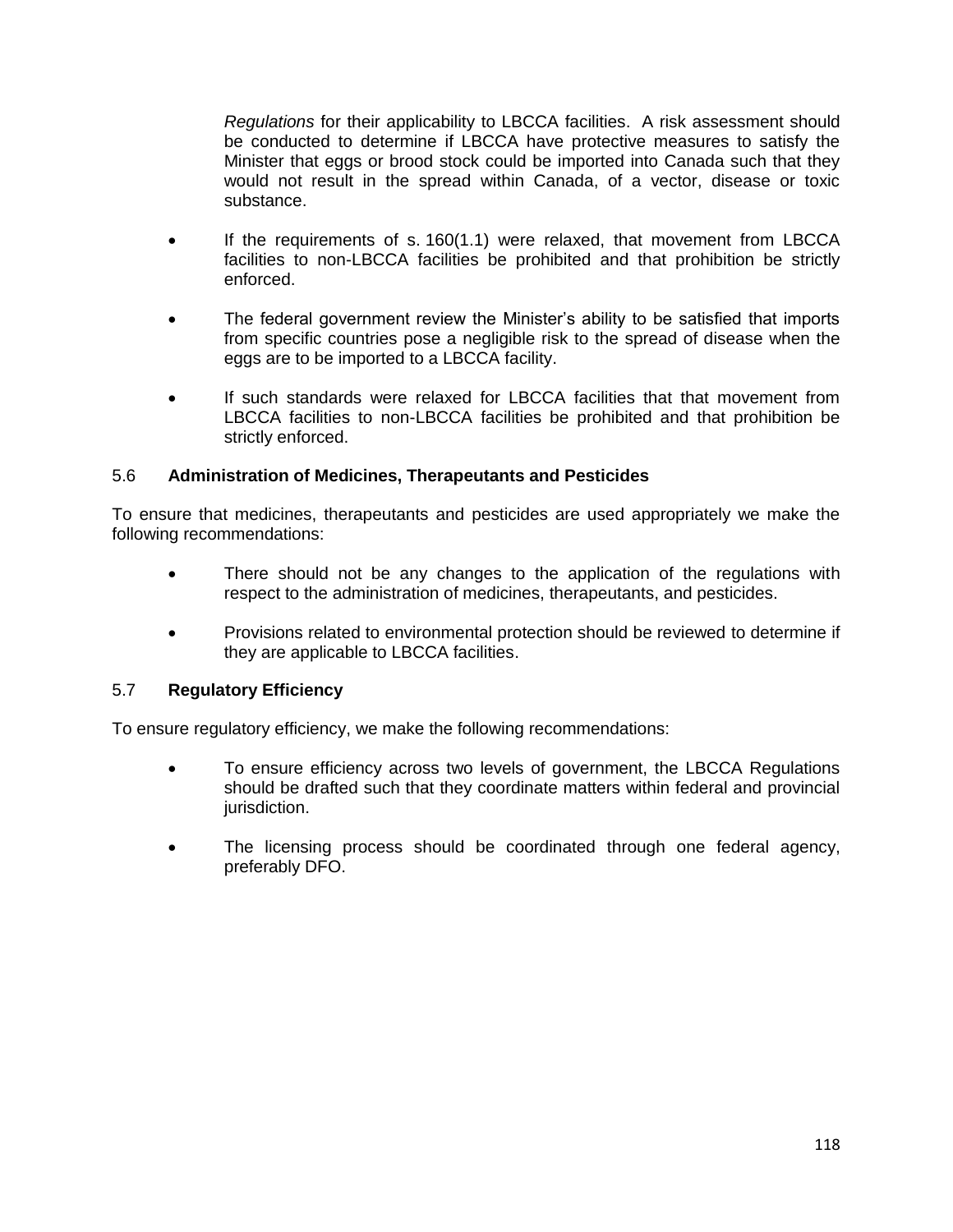

**By Email**

MEMORANDUM

**Sean P. Jones** Direct +1 604 443 7605 sean.jones@gowlingwlg.com File no. v46580

| To:   | <b>Wild Salmon Forever</b>                                                |
|-------|---------------------------------------------------------------------------|
| Re:   | <b>Consultation with Indigenous Communities for Marine and Land-Based</b> |
|       | <b>Closed-Containment Finfish Aquaculture</b>                             |
| Date: | October 19, 2017                                                          |

#### **Request**

As part of its efforts to preserve wild salmon, Wild Salmon Forever is investigating what regulatory changes would be needed to transition the finfish aquaculture industry from open-net pens to land-based closed containment aquaculture ("**LBCCA**"). You have asked us to consider the requirements to consult with Indigenous communities with respect to that transition. You have also asked us to provide an overview of how consultation with Indigenous communities could be improved for both marine open-net pen finfish aquaculture and LBCCA.

#### **The Crown's Obligation to Consult Indigenous Communities**

In the case *Haida Nation v. British Columbia (Minister of Forests),* 2004 SCC 73, the Supreme Court of Canada confirmed that the honour of the Crown requires that the Crown consult Indigenous communities when "the Crown has knowledge, real or constructive, of the potential existence of the Aboriginal right or title and contemplates conduct that might adversely affect it".<sup>93</sup> The Crown's duty to consult Indigenous communities is triggered whether the potentially affected Aboriginal title or rights are asserted or have been proven.

Article 18 of the United Nations Declaration on the Rights of Indigenous Peoples (the "**Declaration**") requires that the Crown obtain the free, prior and informed consent Indigenous communities before establishing fish farms in their territories. The Supreme Court of Canada has confirmed the requirement for consent when a First Nation holds Aboriginal title in *Tsilhqot'in Nation v. British Columbia*, 2014 SCC 44. Article 26 of the Declaration recognizes that Indigenous Peoples have the right to own, use, develop and control the lands and territories they have traditionally occupied. Article 28 builds on this recognition and requires redress and restitution, including fair and equitable compensation, for lands and resources that have been taken, used, occupied or damaged without the free, prior and informed consent. Likewise, Article 32 recognizes that Indigenous Peoples have the right to determine their own priorities and strategies for the use and development of their lands and requires states to consult with

<sup>93</sup> *Haida,* para. 35.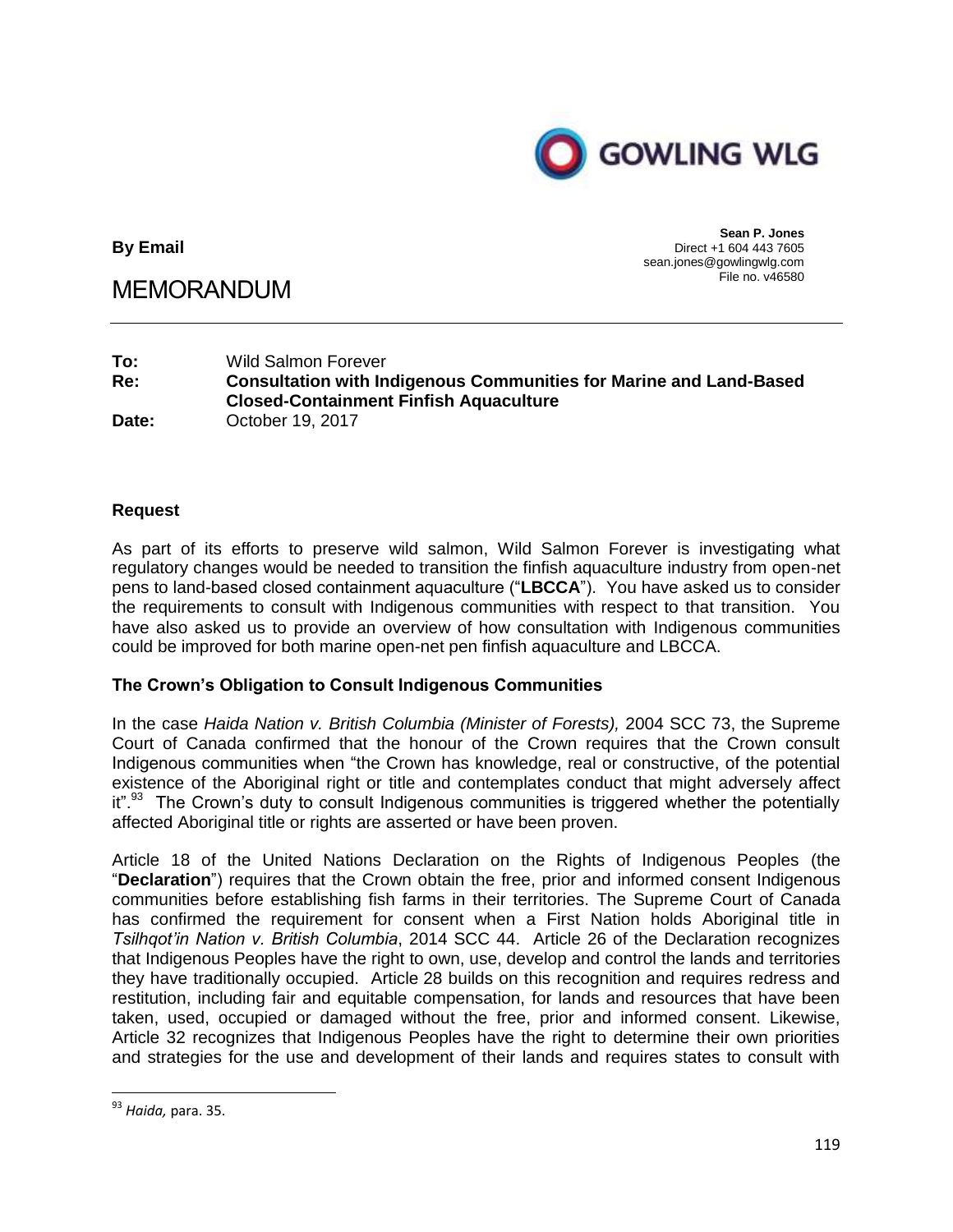Indigenous Peoples to obtain their free, prior and informed consent with respect to developments in their territory.

Salmon is an iconic species that has been integral to the lives of Indigenous communities from time immemorial. Any change to the government's strategy for the preservation and conservation of salmon would trigger the duty to consult and the provisions of the Declaration.

### **Transition from Marine, Open-net Pen Aquaculture to LBCCA**

A transition to LBCCA is exactly the type of strategic decision that the Supreme Court of Canada identified as triggering the duty to consult.<sup>94</sup> In developing any regulatory regime for LBCCA, both federal and provincial governments should consult with Indigenous communities on how the LBCCA industry should be regulated and how that regulation could potentially affect rights protected under s. 35 of the *Constitution Act, 1982*. Strategic level consultations with Indigenous communities should include consideration of siting requirements, water usage, effluent treatment and economic participation, among other things.

Strategic level consultations regarding the regulation of marine open-net pen aquaculture should also be undertaken with Indigenous communities with respect to how incentives and disincentives may be applied to facilitate a transition to LBCCA.

Both the Declaration and the common-law under the s. 35 of the *Constitution Act, 1982* support co-management between the Crown and Indigenous communities for the preservation and conservation of salmon off the coast of BC. Any strategic level consultations with respect to a transition from marine aquaculture to LBCCA should be aimed at creating an effective comanagement regime that would provide a vehicle to implement the Declaration and to effectively discharge the duty to consult and accommodate Indigenous communities with respect to their rights to harvest salmon.

Reform of the finfish marine aquaculture regime and the creation of a new LBCCA regulatory regime provides both the provincial and federal governments a very significant opportunity to implement the principles of the United Nations Declaration on the Rights of Indigenous Peoples and to move reconciliation forward.

#### **Improvements to Consultation on Marine Finfish Aquaculture**

The regulation of marine finfish aquaculture should be revised and reformed to include comanagement with Indigenous communities. Co-management is necessary if the federal and provincial governments are going to honour their promises to implement the Declaration.

Co-management would entail involving Indigenous communities in strategic level decisions with respect to the development of the industry. Implementing the Declaration's requirement of free prior and informed consent, and adhering to *Tsilhqot'in Nation v. British Columbia* on obtaining consent from Indigenous communities who hold Aboriginal title and would require that no marine finfish farms are operated in the territories of Indigenous communities who do not consent to their operations.

Co-management would also involve Indigenous communities in strategic decisions regarding siting criteria for marine finfish facilities as well as the construction and operating requirements

<sup>94</sup> *Haida,* para. 76.